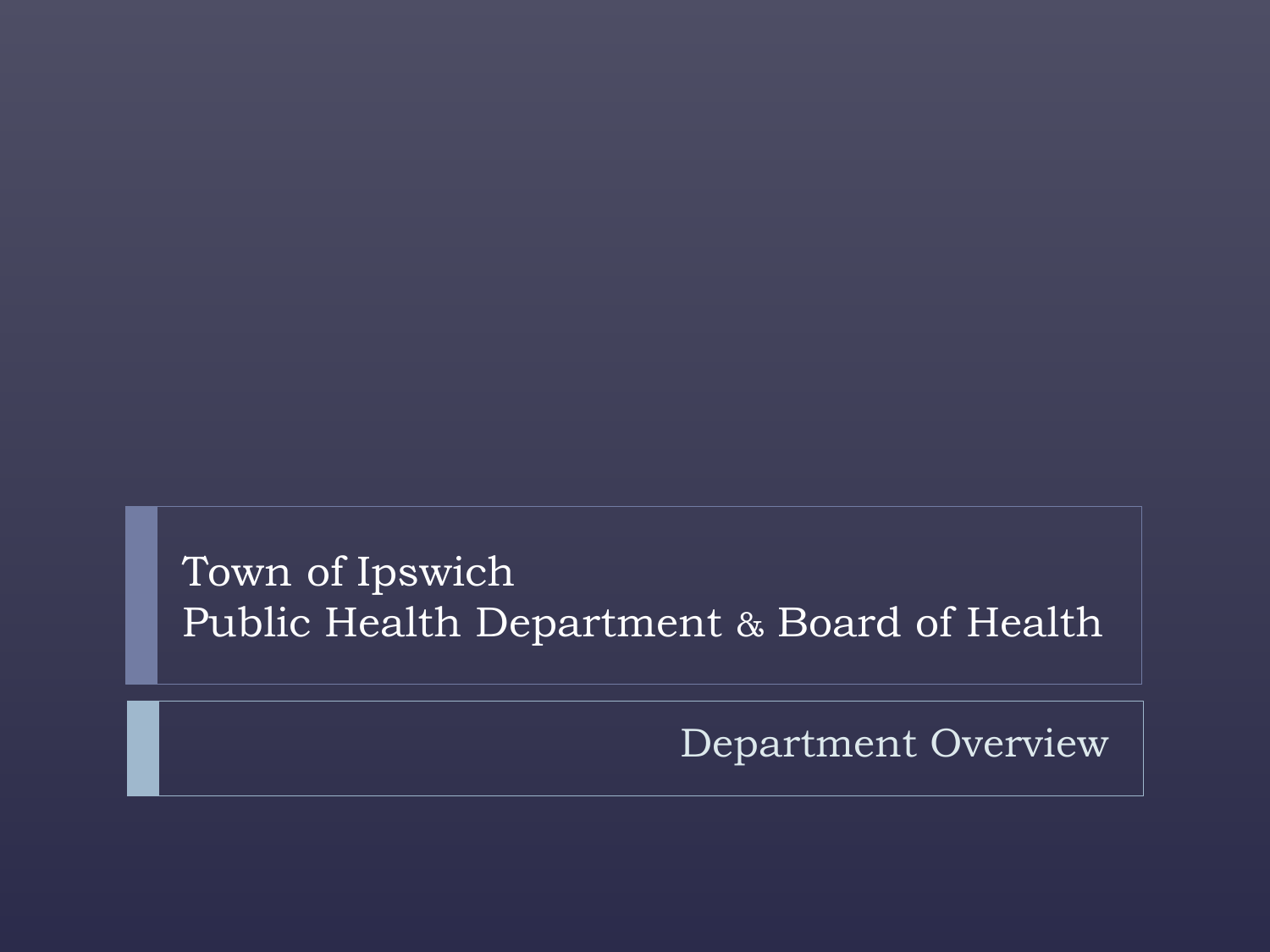#### Introduction

▶ Local boards of health in Massachusetts are required by state and local laws and regulations to perform many critical duties related to the protection of public health. These duties cover a wide range of public health control and prevention activities, including:

> $\Box$  disease surveillance; the promotion of sanitary conditions in housing, recreational facilities, and food establishments; the protection of the environment; elimination of nuisances; and numerous other responsibilities.

This presentation is designed to provide a broad overview of some of the duties and responsibilities of local boards of health in Massachusetts.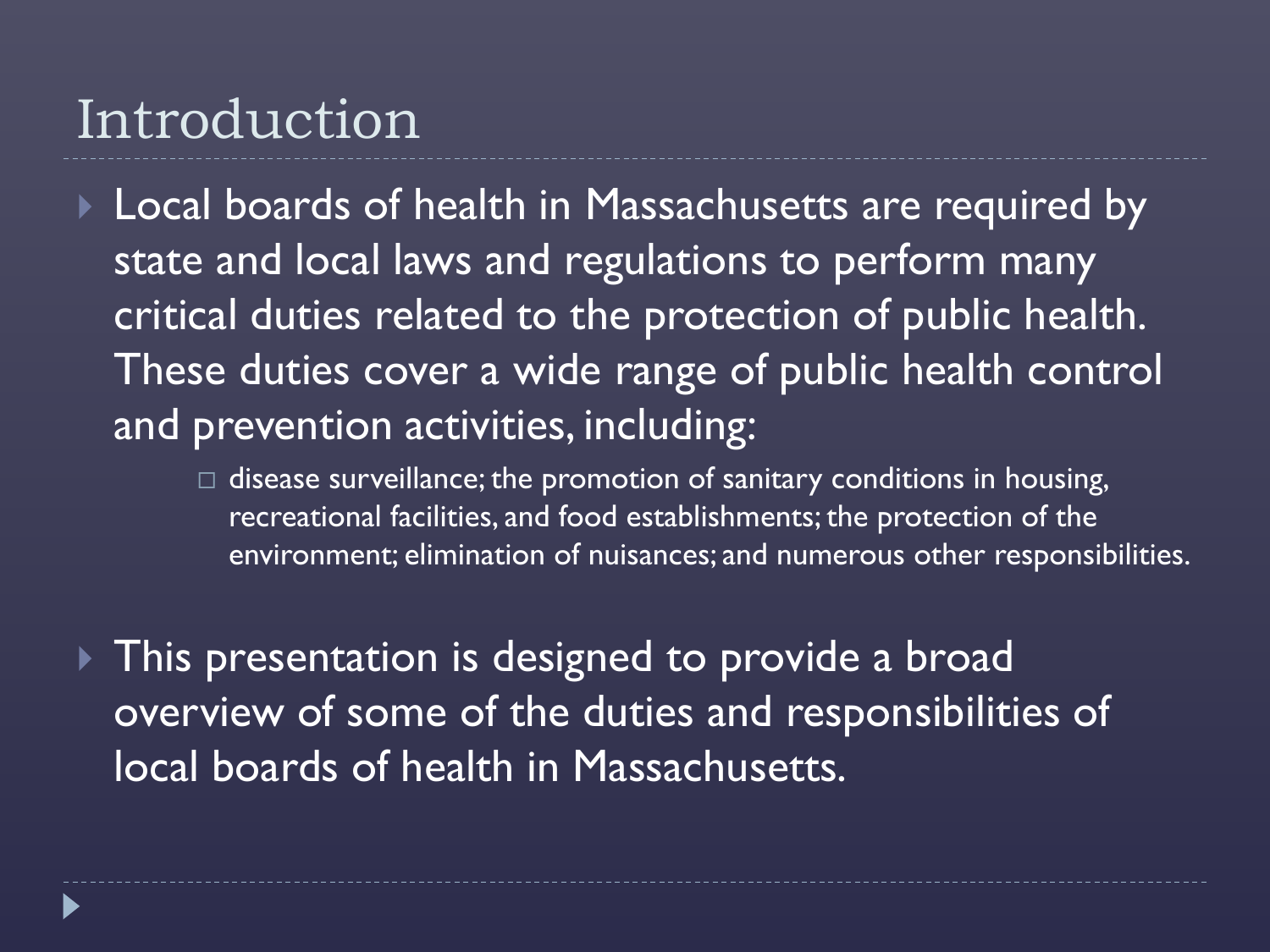#### **Creation and General Authorizing Statutes**

- ▶ The general structure, powers, and duties of local boards of health are found at [M.G.L. c](http://www.mass.gov/legis/laws/mgl/gl-111-toc.htm). [111, s.26-33.](http://www.mass.gov/legis/laws/mgl/gl-111-toc.htm)
- Local boards of health derive their authority primarily through explicit and specific delegation of power from the state legislature. This authority includes both the powers that are expressly granted by state statutes and those powers that are necessarily implied from those statutes.
- Local boards of health have the power and responsibility to enforce regulations made under the State Sanitary Code and Environmental Code.
- ▶ Boards have authority to adopt and enforce reasonable health regulations under [M.G.L. c.111, s.31.](http://www.mass.gov/legis/laws/mgl/111-31.htm)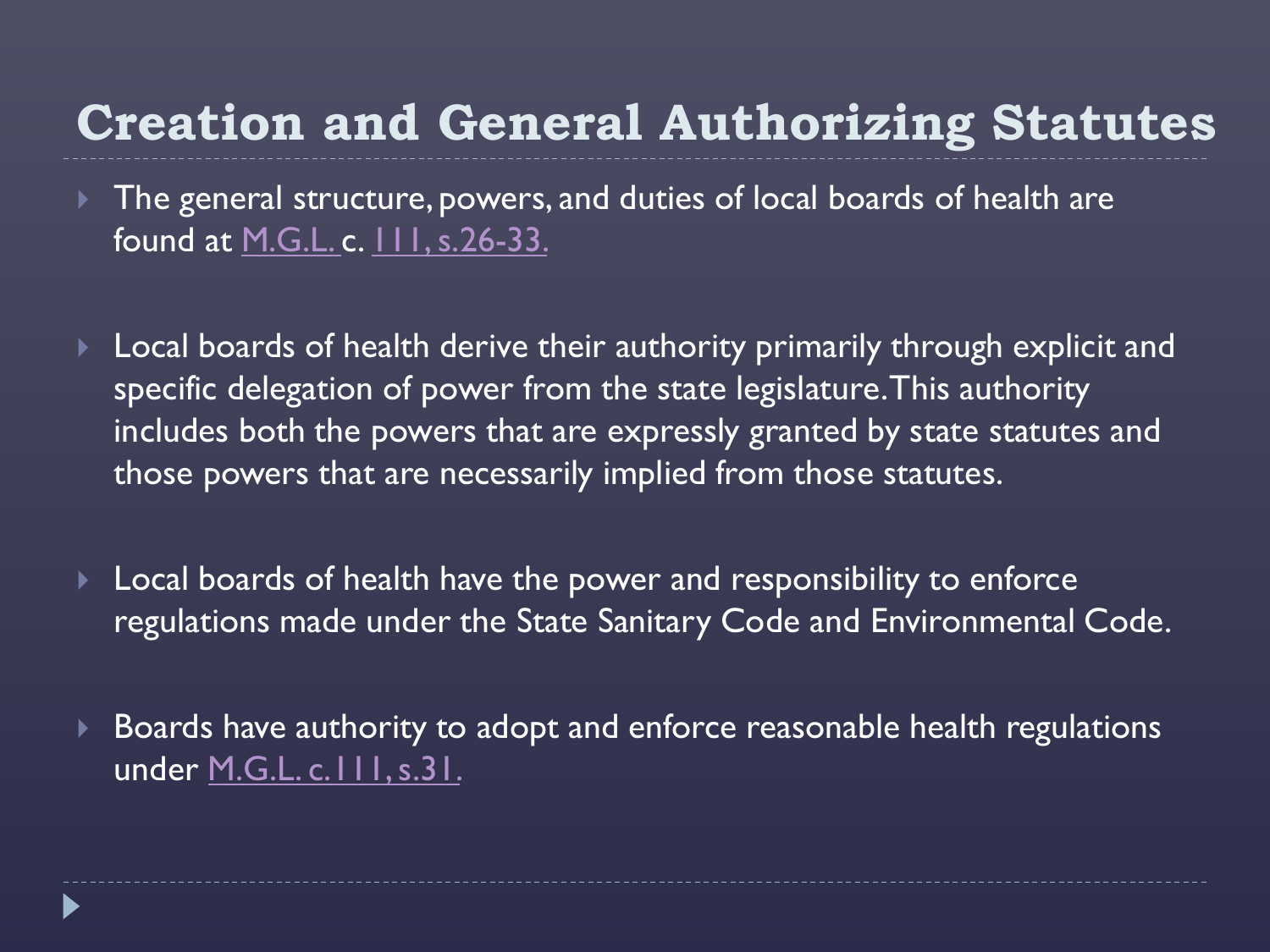#### **Ipswich Board of Health and Health Office**

- ▶ The Ipswich Board of Health is comprised of three members appointed by the Town Manager for 3 year staggered terms. The Board of Health meets once a month.
- ▶ The Town Manager appoints the Director of Public Health annually. The Director carries out the duties and responsibilities of the Board of Health conferred or imposed by law. The Director is subject to the general supervision of the Town Manager.
- **The Public Health Nurse is responsible for disease prevention and disease** surveillance activities. The Public Health Nurse works 5 hours a week and is supervised by the Director of Public Health .
- The Public Health Office has a full-time administrative assistant.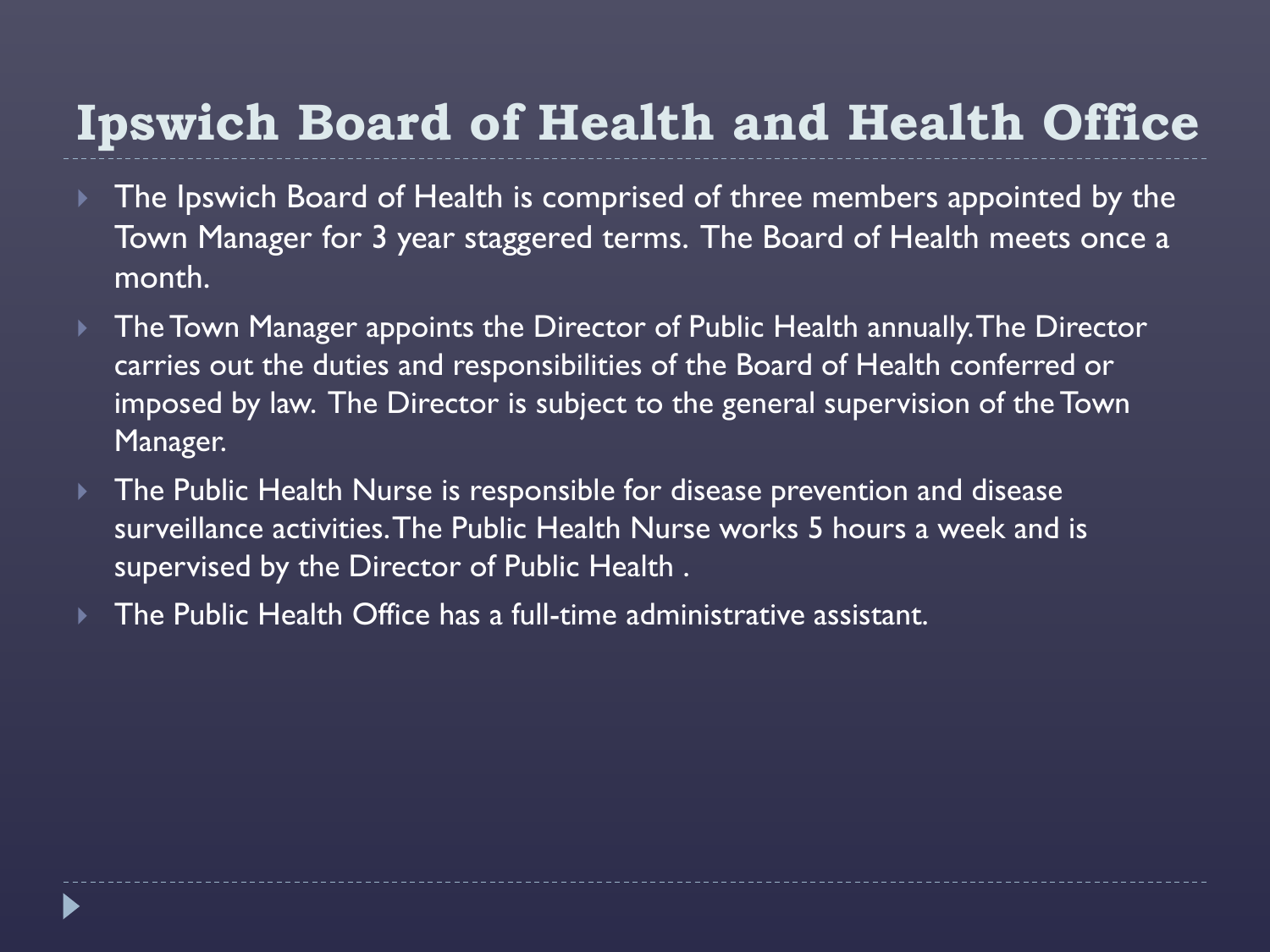## **Duties and Responsibilities**

- $\blacktriangleright$  The duties and responsibilities carried out by the Director of Public Health / Board of Health:
	- **Housing**
	- Food
	- **Public/Semi-Public Swimming Pools**
	- Bathing Beaches
	- **Recreational Camps for Children**
	- **Tanning Facilities**
	- **Medical or Biological Waste**
	- Septic Systems
	- Sludge and Septage
	- **Hazardous and Solid Waste**
- **Air Pollution**
- **Pesticides**
- **Mosquito Control**
- Nuisances
- **Noisome and Noxious Trades**
- **Beavers and Muskrat**
- Smoking
- **Local Health Regulations**
- Disease Prevention and Control
- Emergency Planning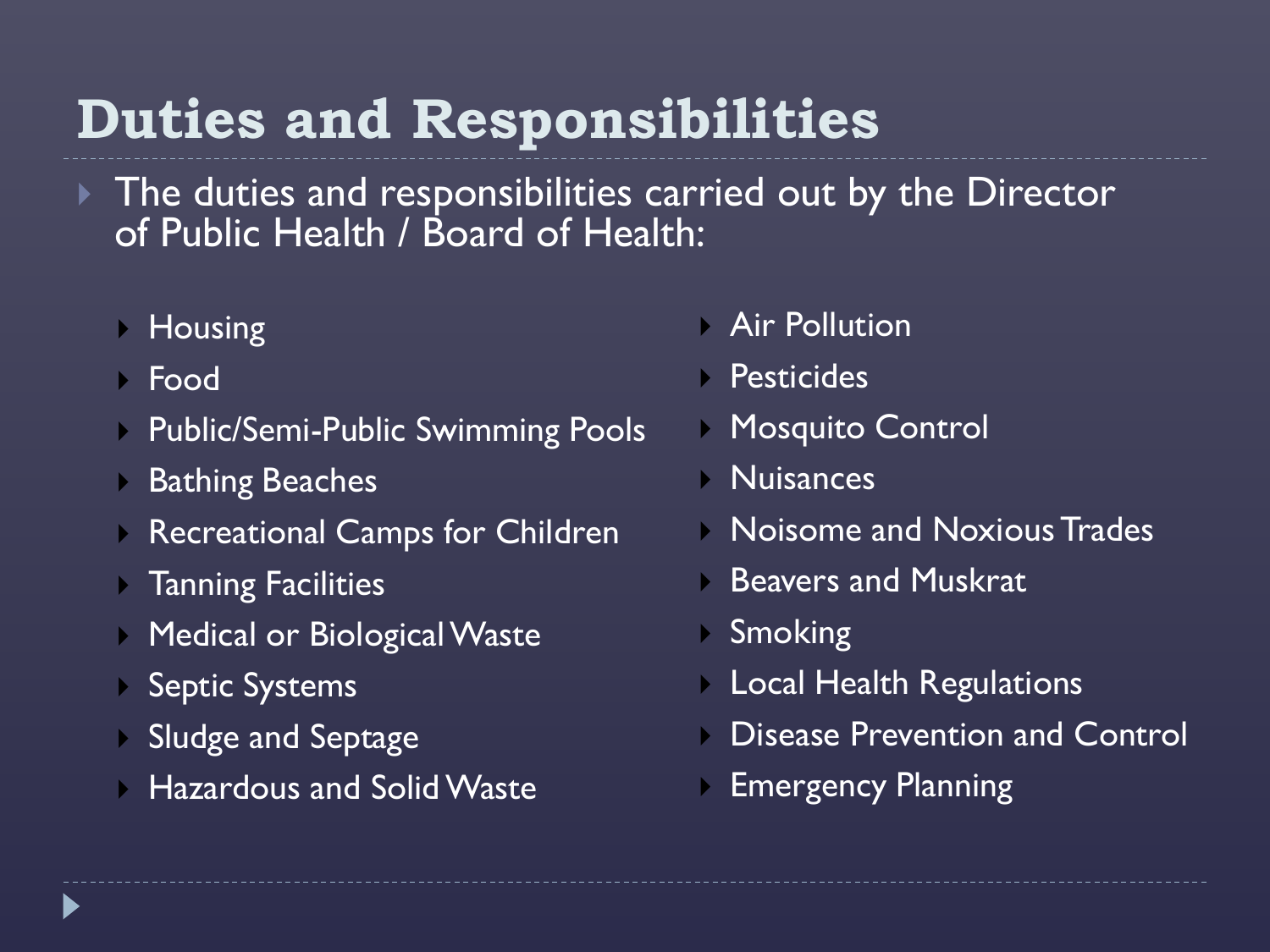#### **HOUSING**



- Chapter II of the State Sanitary Code, 105 CMR 410.000: Minimum Standards of Fitness for [Human Habitation, sets forth the minimum standards for housing in the Commonwealth. Th](http://www.mass.gov/Eeohhs2/docs/dph/regs/105cmr410.pdf)e purposes of this chapter are to protect public health, safety, and the well-being of occupants and the general public and to provide enforcement procedures for local boards of health. Except as specified in this chapter, the housing code applies to all types of housing, including single and multi-family dwellings, rooming houses, dormitories, and temporary housing.
- Local boards of health are required to enforce all aspects of the housing code. Enforcement of Chapter II includes
	- $\Box$  inspecting dwellings (upon request or upon the Board's initiative) for compliance with the minimum standards,
	- $\Box$  certifying violations,
	- $\Box$  issuing correction orders
	- $\Box$  enforcing compliance,
	- $\Box$  holding hearings,
	- $\Box$  granting variances
	- $\Box$  instituting court proceedings, if necessary to enforce such orders.
- If the board determines that a dwelling has become a nuisance, is unfit for human habitation, or may be a cause of sickness or accident to the occupants or the public, the board may issue a written condemnation order requiring the occupants to vacate, requiring the premises be put in a clean condition, or torn down, or requiring compliance with the regulations set forth in the code or adopted by the board of health.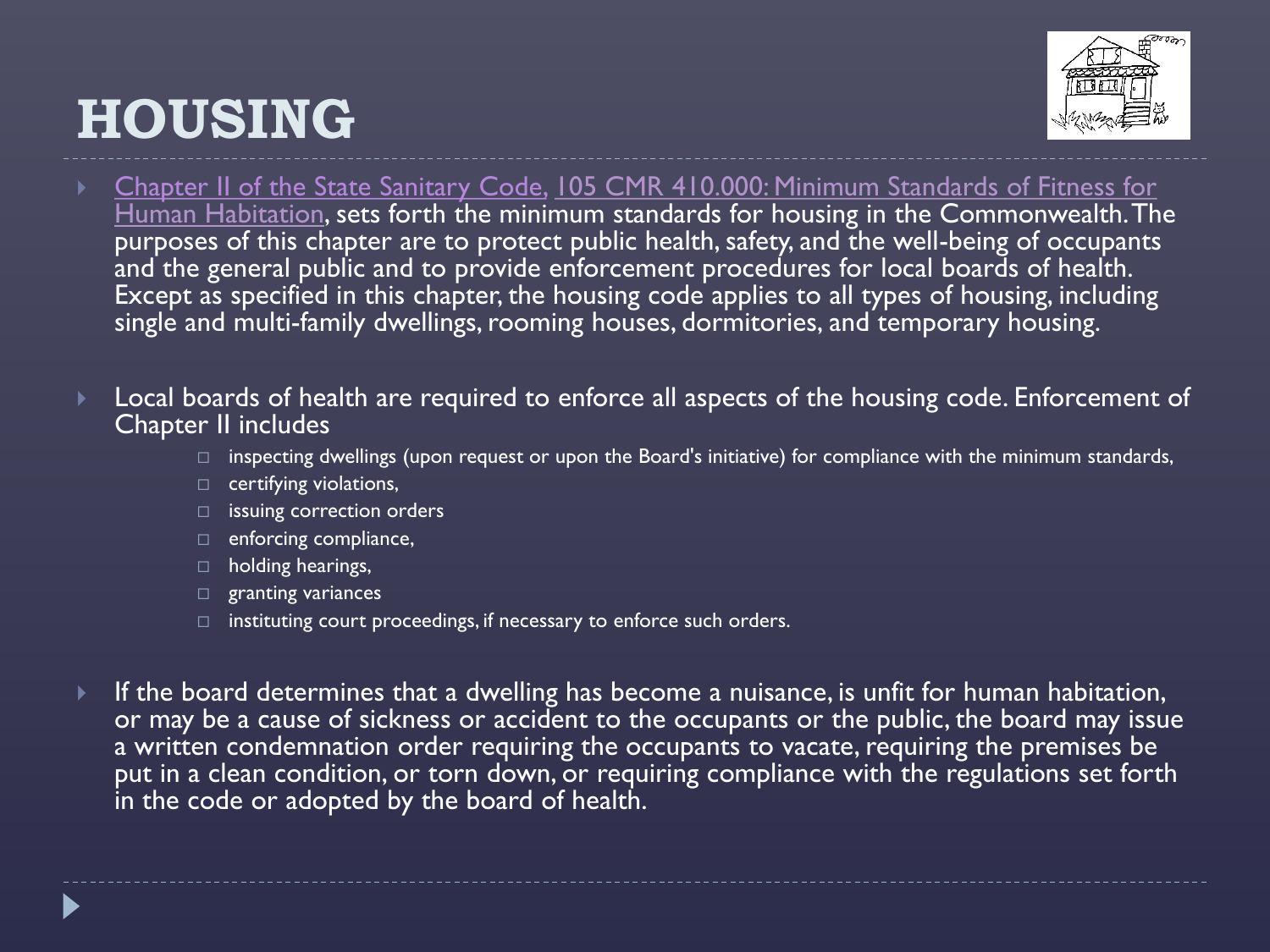## **HOUSING**



- The State Lead Poisoning Prevention regulations, 105 CMR 460.000 relate to housing conditions and authorize the enforcement of violations pursuant to the State Sanitary Code. Enforcement of this regulation includes :
	- $\Box$  inspecting dwellings constructed before 1978 in which a child under six resides for lead paint (upon request or upon the board's initiative)
	- $\Box$  issuing orders for removal of lead paint
	- $\Box$  instituting court proceedings to enforce compliance in accordance with the timelines set forth in 105 CMR 560.000, if necessary
	- Also, the board must offer to conduct a lead determination any time it conducts a Sanitary Code inspection in such premises.
- $\blacktriangleright$  The board must inspect public lodging houses and certify compliance with 105 CMR [410.000: Minimum Standards of Fitness for Human Habitation](http://www.mass.gov/Eeohhs2/docs/dph/regs/105cmr410.pdf)**.** Public lodging houses include boarding houses, hotels, motels, inns and dormitories.
- Subdivision of Land, M.G.L. c.41, ss.81S-81V. The board of health has 45 days to review and approve, approve with conditions, or disapprove preliminary and definitive plans for the subdivision of land. The board considers drainage and water pollution, sewage, potential damage to well fields.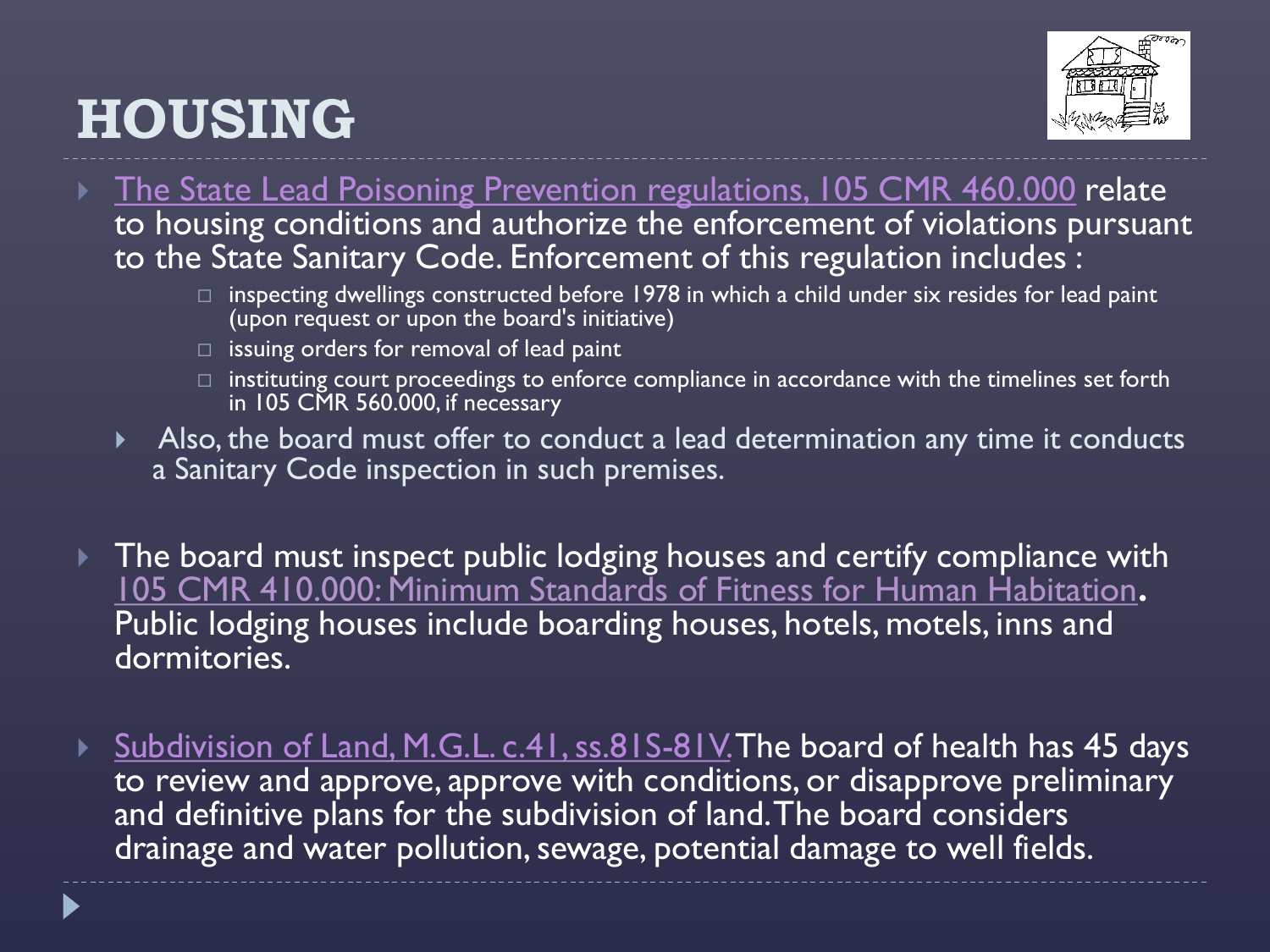## **FOOD PROTECTION**



- ▶ Chapter X of the State Sanitary Code, 105 CMR 590.000, Minimum Sanitation Standards for Food Establishments sets forth the minimum requirements to operate a retail food establishment in the Commonwealth. Boards issue permits for the operation of retail food establishments, including restaurants, markets, caterers, retail bakeries, institutions, mobile food vendors, temporary food events, home kitchens that are part of a bed and breakfast operation, food pantries, and other charitable and/or church operated food events.
- Boards are responsible for inspecting retail food establishments, issuing orders, and under certain circumstances suspending, revoking or not renewing permits where necessary.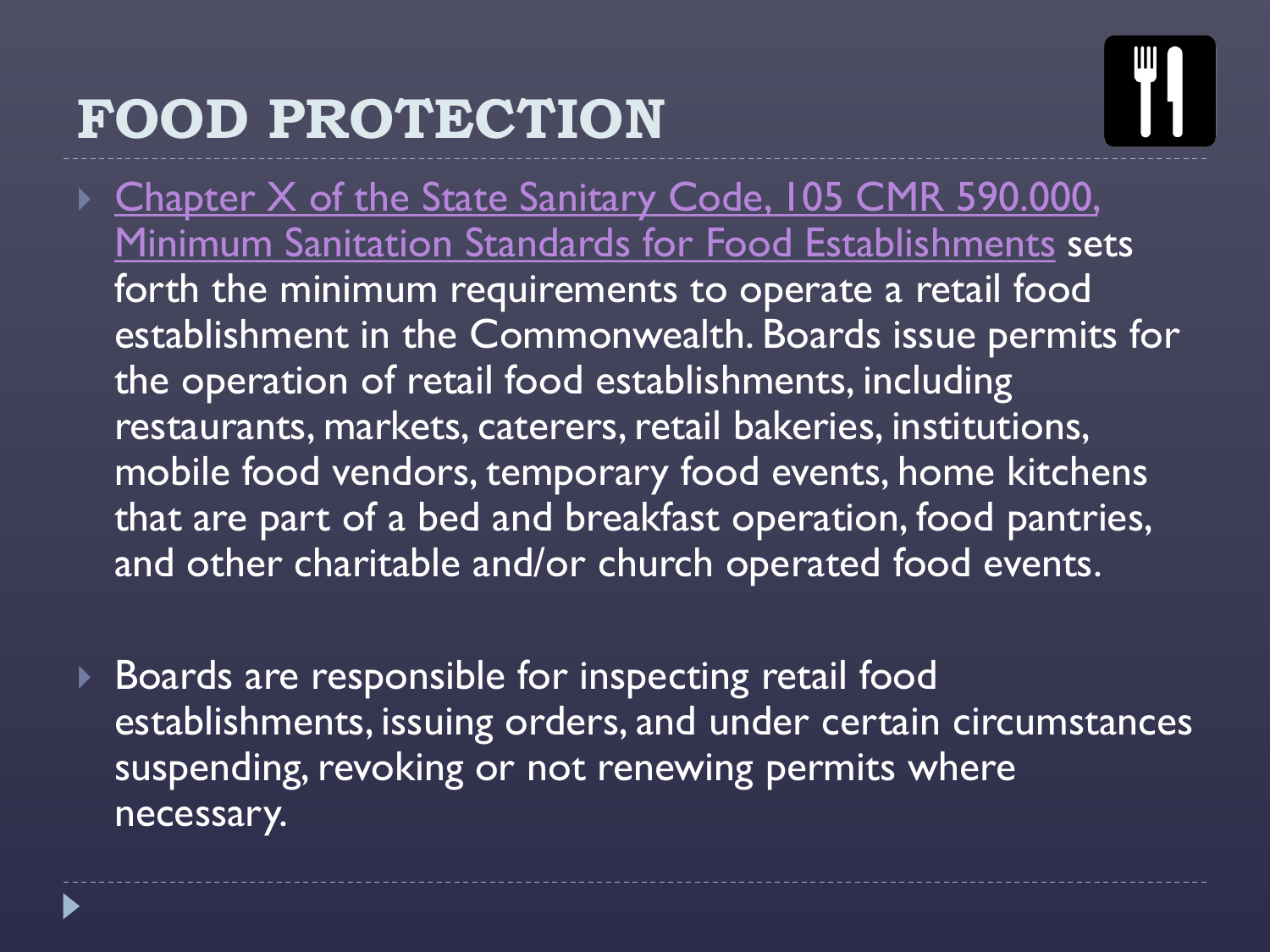## **FOOD PROTECTION**



- ▶ Massachusetts has numerous other statutes and regulations that place requirements on local boards of health related to food safety, food security, and consumer protection. Other statutes related to food are as follows:
	- In accordance with 105 CMR 570.000, The Manufacture, Collection, and [Bottling of Water and Carbonated Non-alcoholic](http://www.mass.gov/Eeohhs2/docs/dph/regs/105cmr570.pdf) Beverages, Boards of Health issue permits to and conduct inspections of facilities within the Commonwealth in the business of bottling or manufacturing water and/or non-alcoholic beverages.
	- Boards are responsible for licensing, inspecting, and enforcing the sanitary standards and labeling standards applicable to the manufacturing of frozen desserts and frozen dessert mixes at wholesale or retail pursuant to 105 CMR 561.000, Frozen Desserts and Frozen Dessert Mixes.
	- Retail Cider Processing Operations are permitted and inspected by Boards of Health. Both 105 CMR 500.000, Good Manufacturing Practices and 105 CMR [590.000, Minimum](http://www.mass.gov/Eeohhs2/docs/dph/regs/105cmr590.pdf) Sanitation Standards for Food Establishments must be enforced.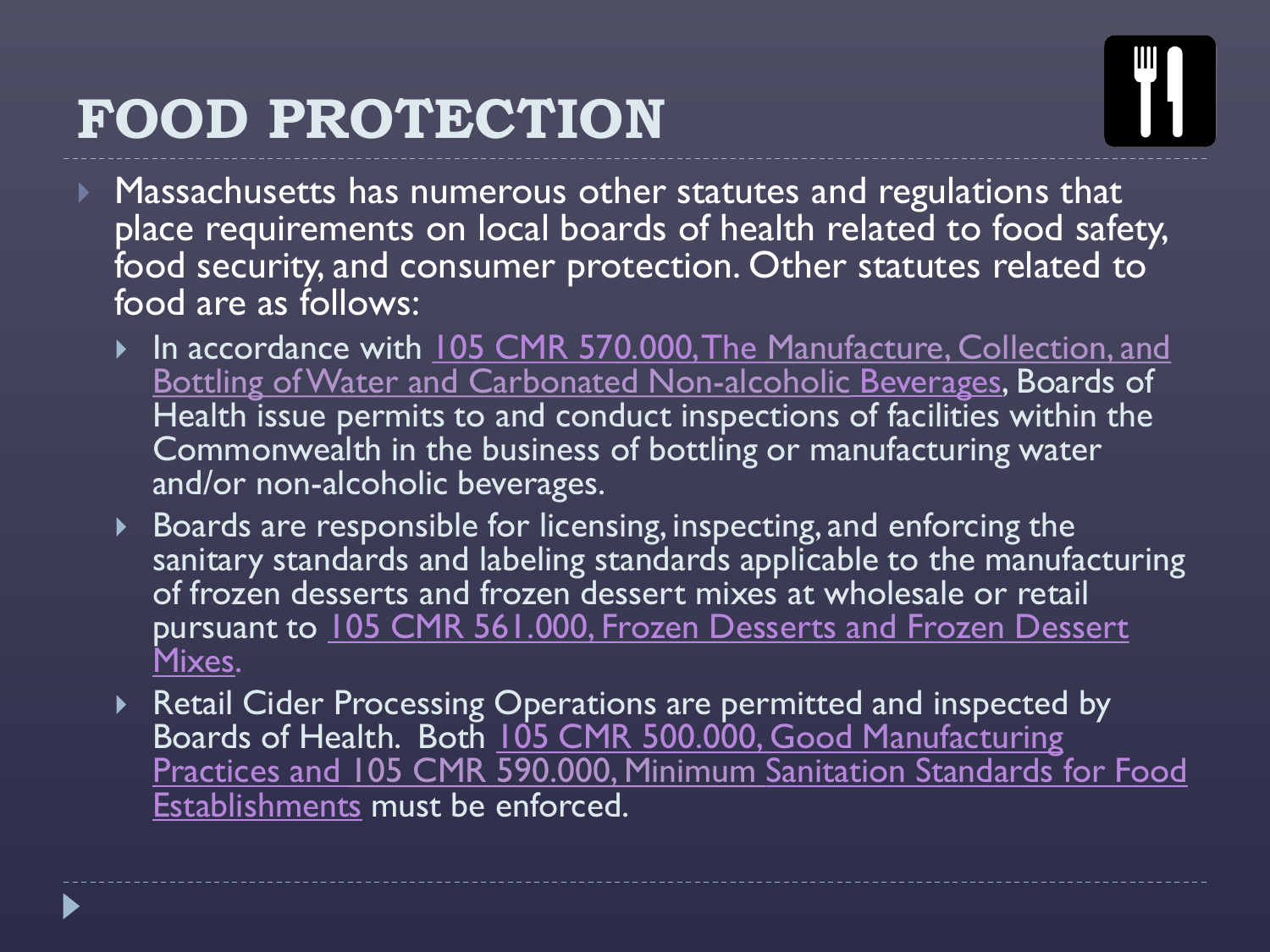#### **POOLS**



Chapter V of the State Sanitary Code, 105 CMR 435.000: Minimum Standards for Swimming Pools, sets forth the minimum standards for health and safety of swimming, wading, and special purpose pools operated in the Commonwealth. It does not apply to private residential pools. Boards of health are required to enforce 105 CMR 435.000. Enforcement includes issuing annual permits, conducting inspections, issuing orders and granting variances. Variances granted are subject to Department of Health approval.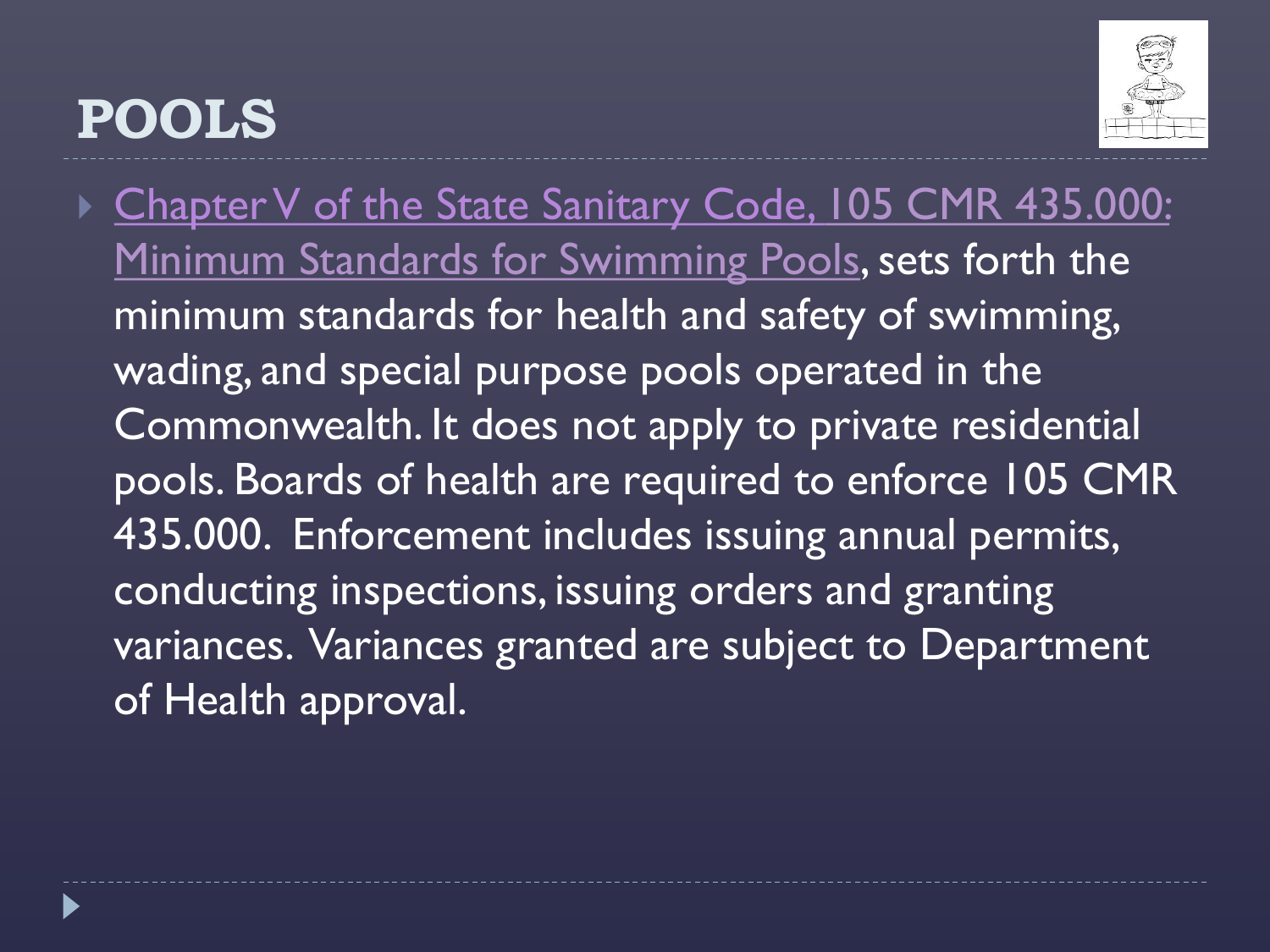#### **BEACHES**



- ▶ [Chapter VII of the State Sanitary Code, 105 CMR](http://www.mass.gov/Eeohhs2/docs/dph/regs/105cmr445.pdf) 445.000: Minimum Standards for Bathing Beaches sets forth minimum requirements for the operation of bathing beaches in the Commonwealth. This regulation applies to state and local agencies as well as beaches operated by semi-public operators (e.g., motel, country club, or neighborhood association beaches), but not to privately owned beaches. The purposes of these regulations are to protect the health, safety and well-being of the users of bathing beaches, to establish acceptable standards for bathing water quality, and to establish procedures for informing the public of any bathing water closures.
- ▶ Boards of health must license beaches. The board of health may grant variances to 105 CMR 445.000 for any beach not operated by the Commonwealth subject to Department approval.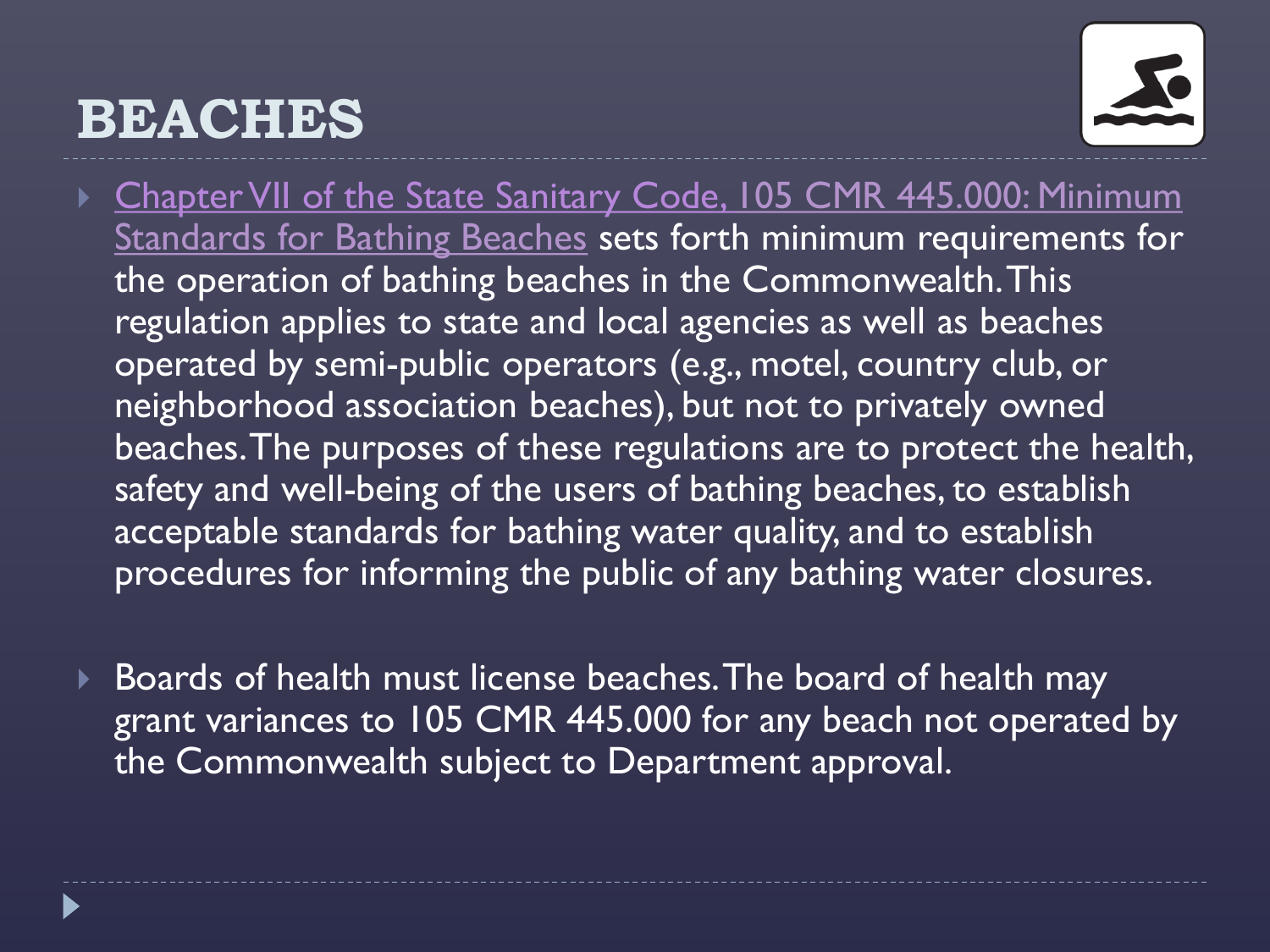#### **CAMPS**



- ▶ Chapter IV of the State Sanitary Code, 105 CMR 430.000: [Minimum Standards for Recreational Camps for Children,](http://www.mass.gov/Eeohhs2/docs/dph/regs/105cmr430.pdf)  sets forth the minimum housing, health, safety and sanitary protection standards for children in the care of recreational camps operating in the Commonwealth.
- ▶ Boards of health must license recreational camps for children. The board of health must inspect each camp facility before granting a license for the upcoming year. Boards have the authority to grant variances. Variances must be submitted to the Department of Public Health, but are not subject to Department approval.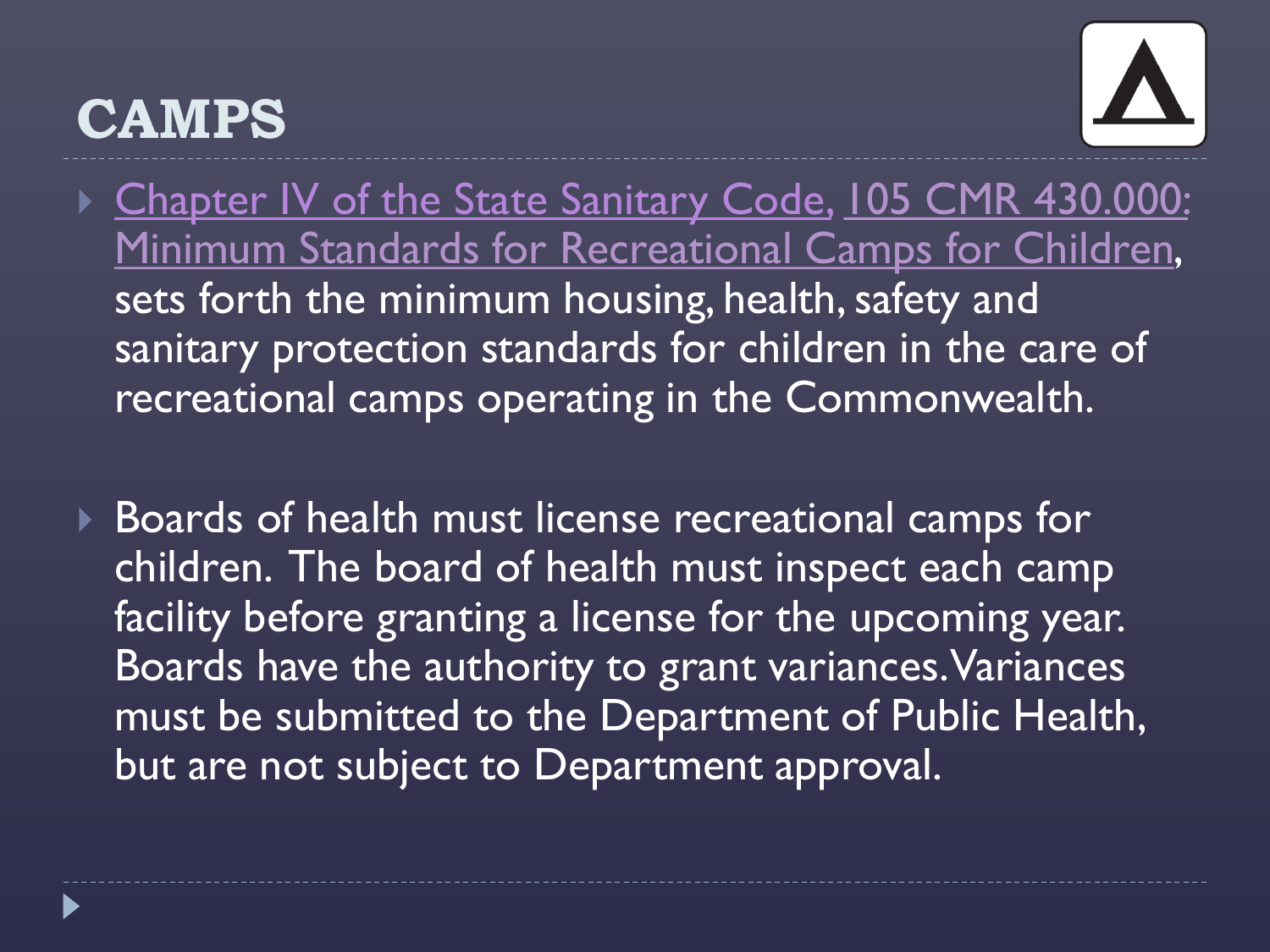#### **TANNING FACILITIES**



▶ Boards of Health issue licenses to tanning facilities pursuant to [105 CMR 123.000](http://www.mass.gov/Eeohhs2/docs/dph/regs/105cmr123.pdf). Boards must inspect tanning facilities within 30 days of licensure, every six months thereafter, and upon receipt of a complaint. Boards enforce regulatory requirements, hold hearings, and may issue variances.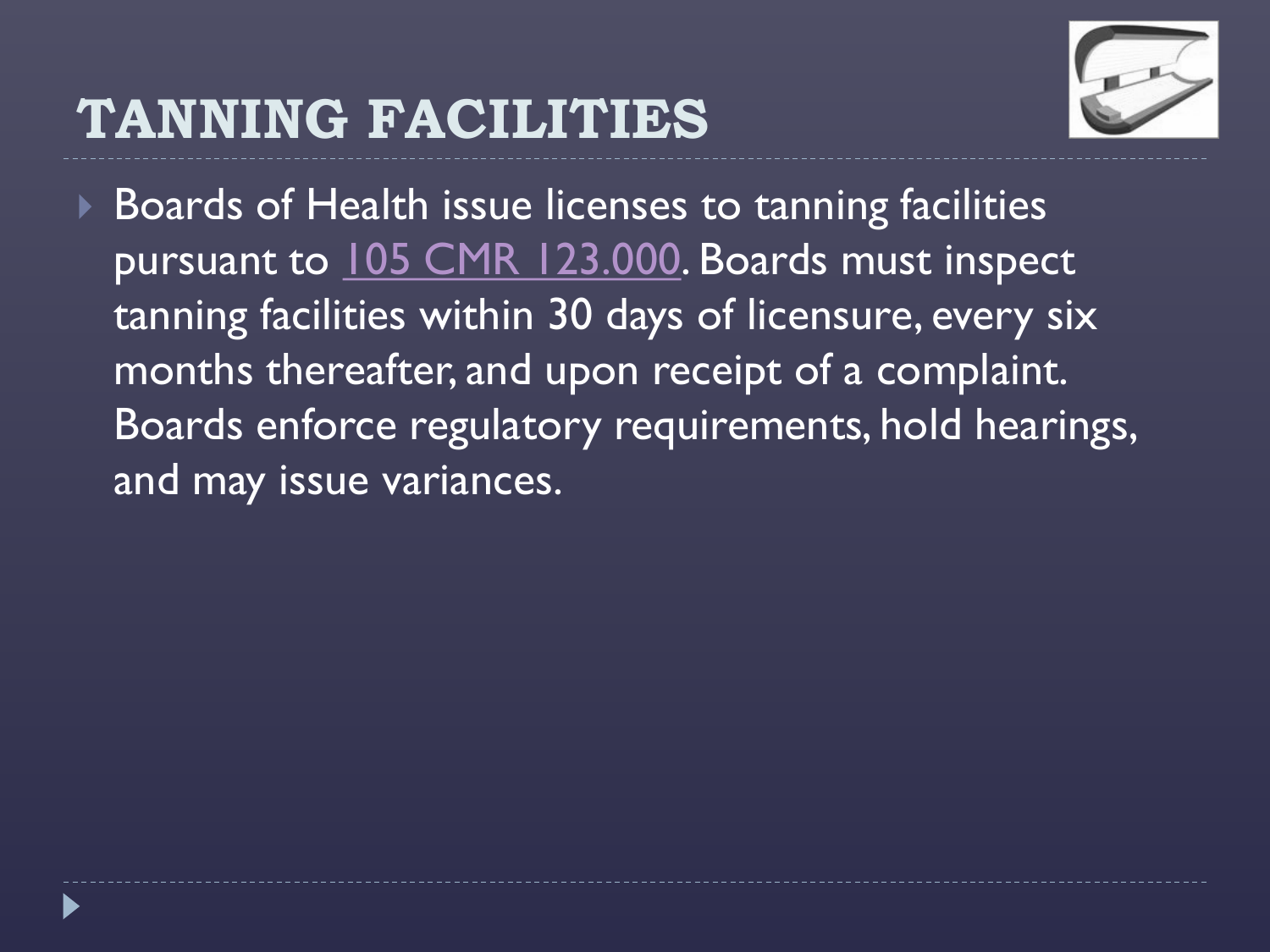## **MEDICAL OR BIOLOGICAL WASTE**



- ▶ [Chapter VIII of the State Sanitary Code, 105 CMR](http://www.mass.gov/Eeohhs2/docs/dph/regs/105cmr480.pdf) 480.000: Minimum Requirements for the Management of Medical or Biological Waste, sets forth the minimum requirements for the storage, treatment, disposal and transportation of medical or biological waste. The purpose of the regulations is to safeguard the public and workers from potential health risks associated with the improper storage, management, treatment, and disposal of medical and biological waste.
- $\triangleright$  The board has the authority to inspect facilities that generate medical or biological waste as is necessary for the protection of the public health. In a community that collects and manages home sharps, the board must inspect all sharps collection centers and kiosks prior to operation.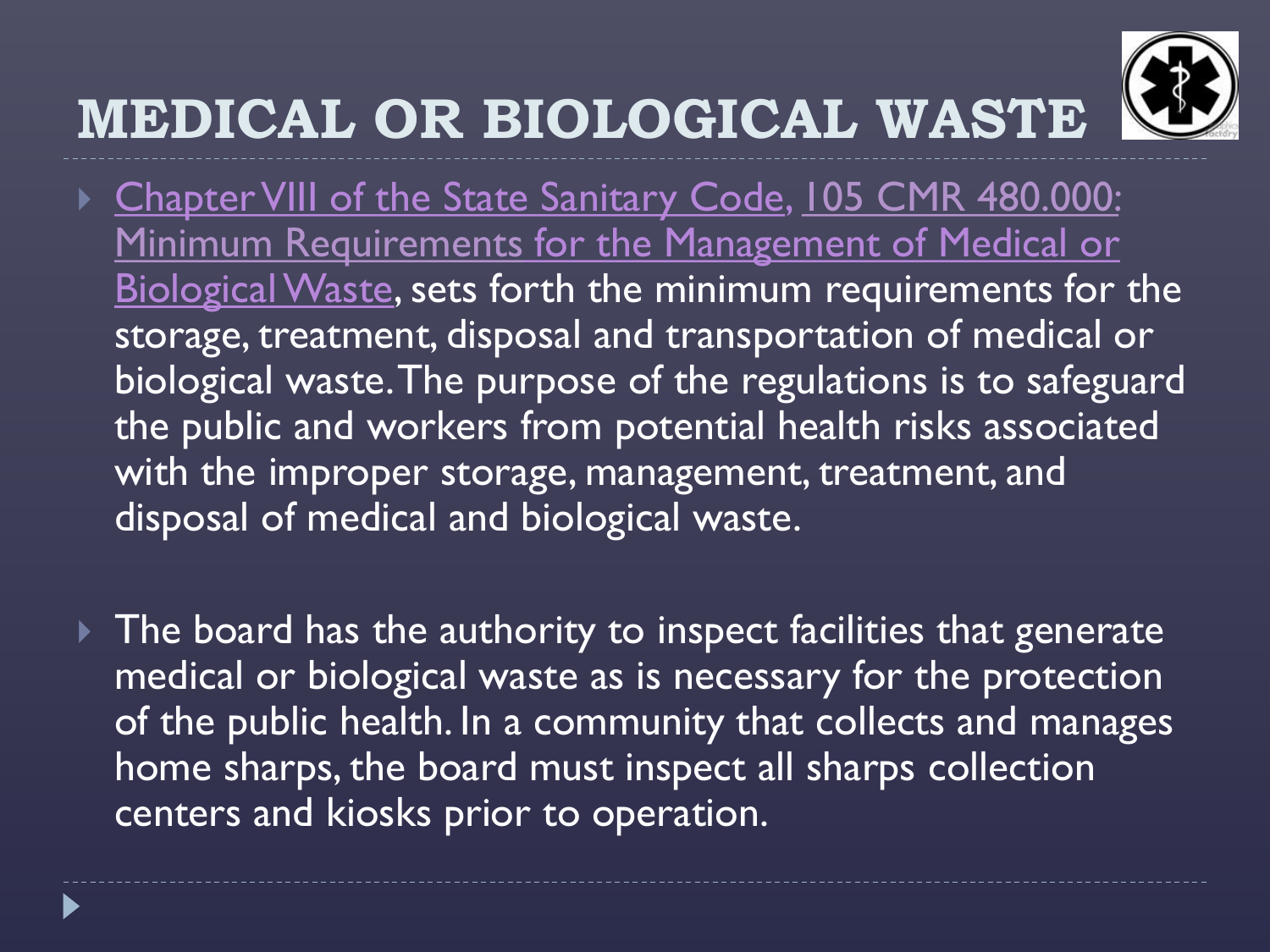

## **SEPTIC SYSTEMS AND SEPTAGE**

- The purpose of 310 CMR 15.000 the State Environmental Code, Title 5; Minimum Requirements for the Subsurface Disposal of Sanitary Sewage is to provide for the protection of public health, safety, welfare and the environment by requiring the proper siting, construction, upgrade, and maintenance of on-site sewage disposal systems and appropriate means for the transport and disposal of septage.
- ▶ Enforcement of Title 5 includes witnessing soil testing, septic system design review, issuing disposal system construction permits, conducting construction inspections, as-built plan review, issuing certificates of compliance, issuing orders, holding hearings, granting variances and instituting court proceedings, if necessary to enforce such orders.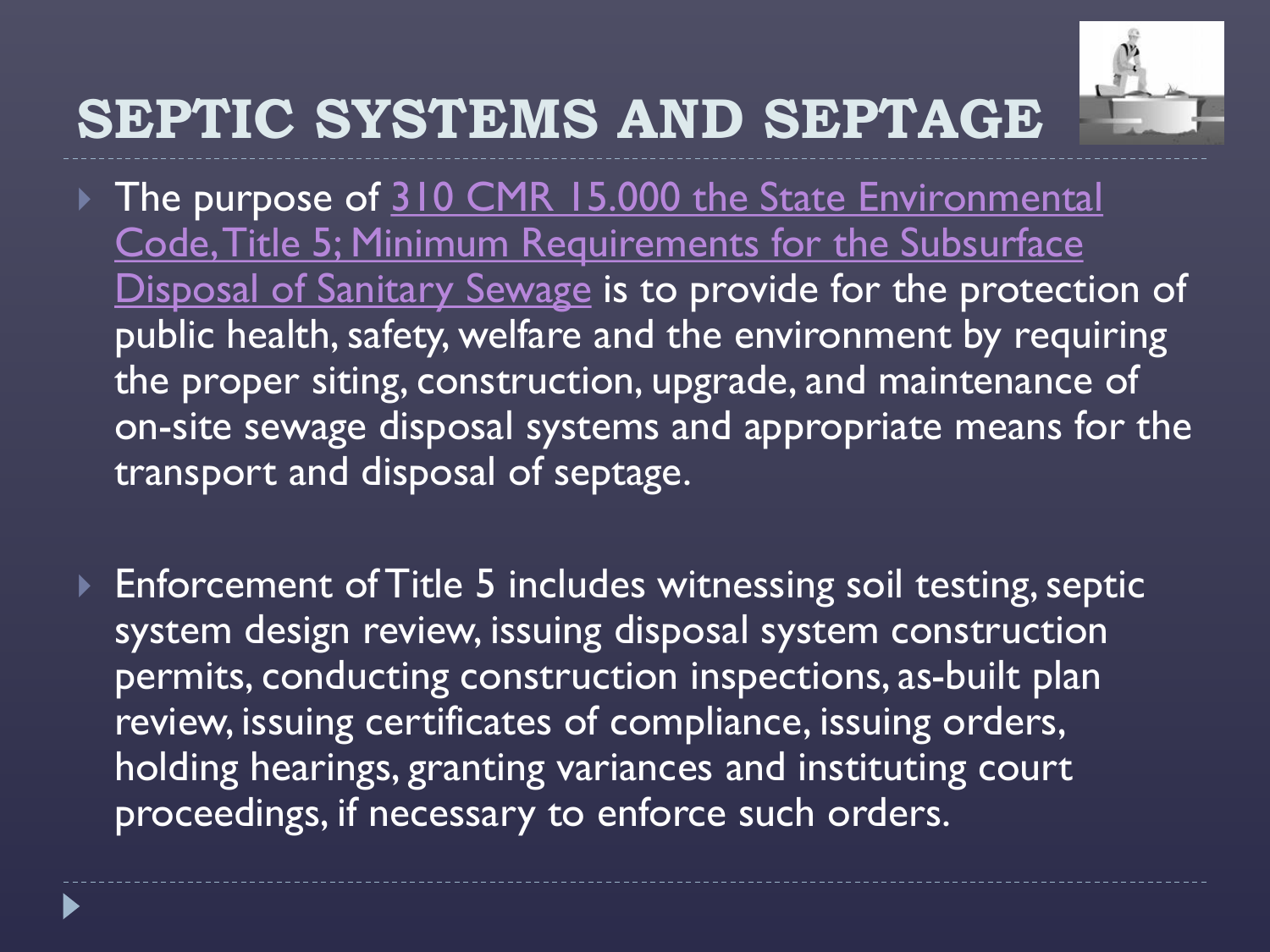

#### **SEPTIC SYSTEMS AND SEPTAGE**

- Boards of health ensure the proper operation and maintenance of septic systems through the review of pumping records, operations and maintenance inspection reports for systems requiring additional maintenance and system inspection reports.
- ▶ Additionally, Boards issue permits to septage haulers entitling them to transport septage within the Commonwealth and to septic installers entitling them to construct, repair or abandon septic systems in the town.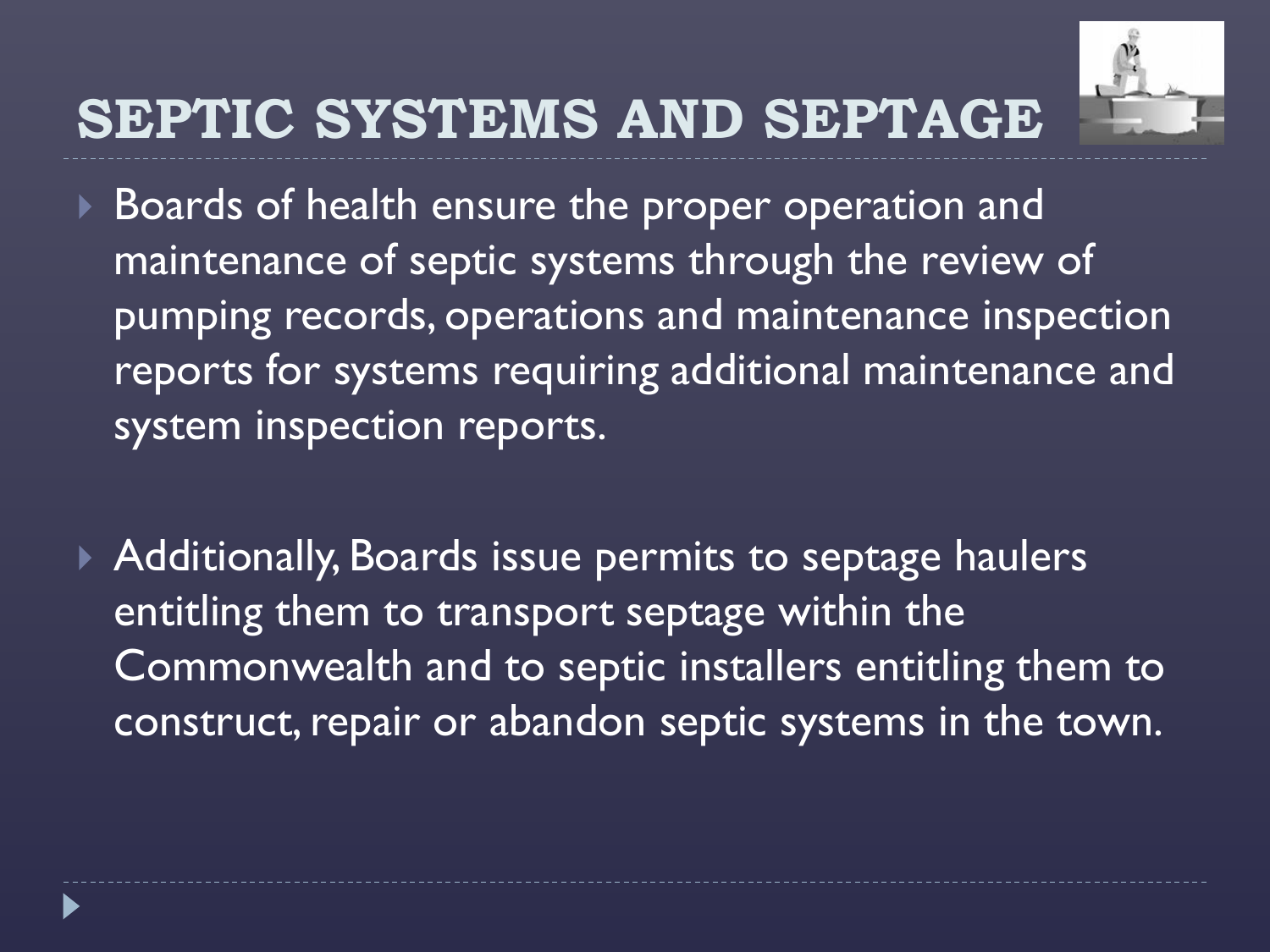#### **SLUDGE AND SEPTAGE**



 Boards, in conjunction with the Department of Environmental Protection, enforce 310 CMR 32.00, Land Application of Sludge and Septage. The purpose of 310 CMR 32.00 is to allow the land application of sludge and septage in a manner that will protect the public health and environment from possible contamination which could occur from pathogens, metals or toxic chemical compounds.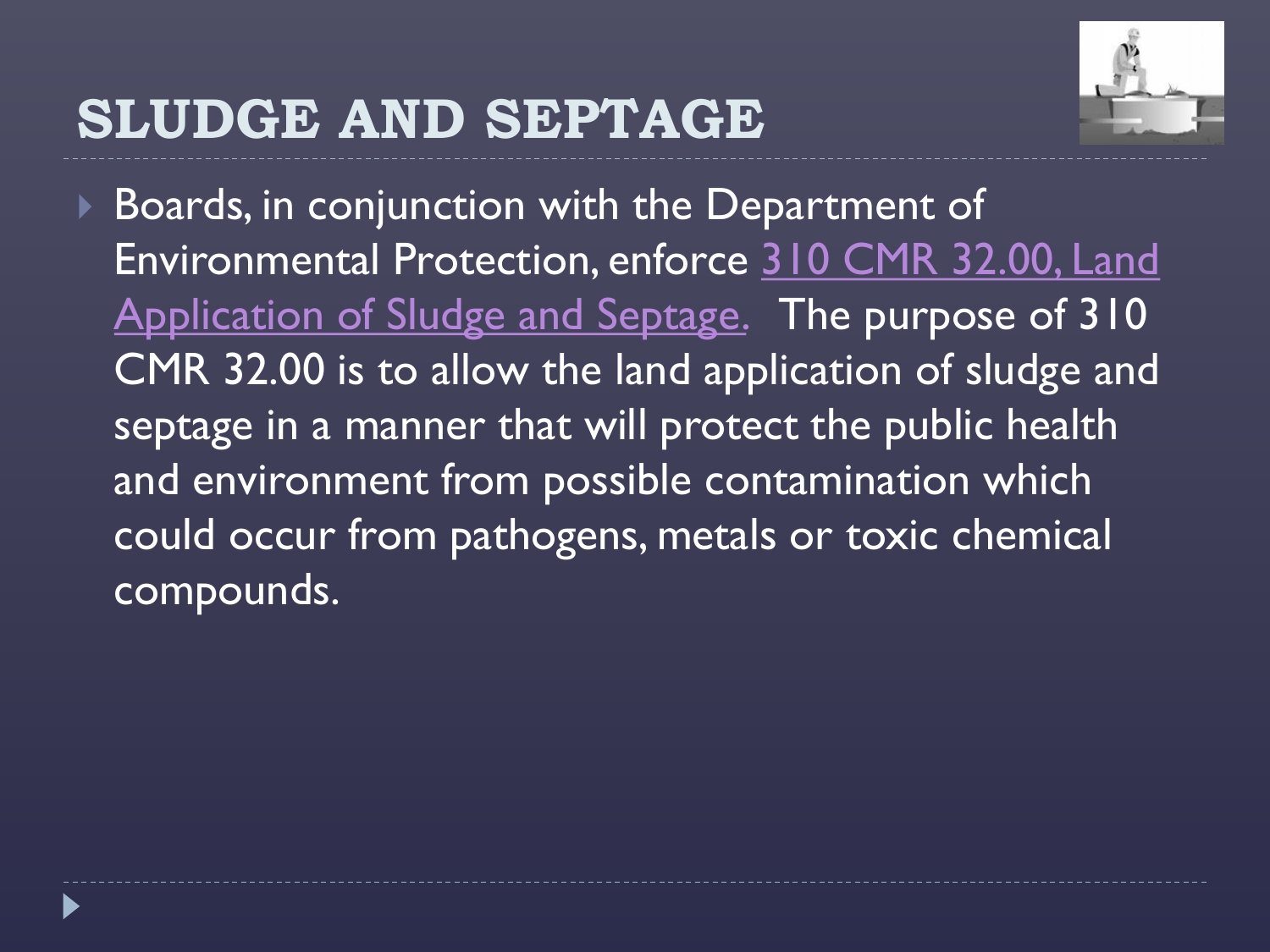# **HAZARDOUS AND SOLID WASTE**



Boards of health assign sites for storage, treatment, or disposal of hazardous waste (not including wastewater treatment facilities permitted under M. G. L. c. 21, s. 43) in compliance with 310 CMR 30.000, Hazardous Waste

In accordance with 310 CMR 16.00, Site Assignment for Solid Waste Facilities, Boards of Health govern the process of application, review, public hearing and decision for a site assignment to expand a solid waste management facility or establish a new solid waste management facility at an unassigned site.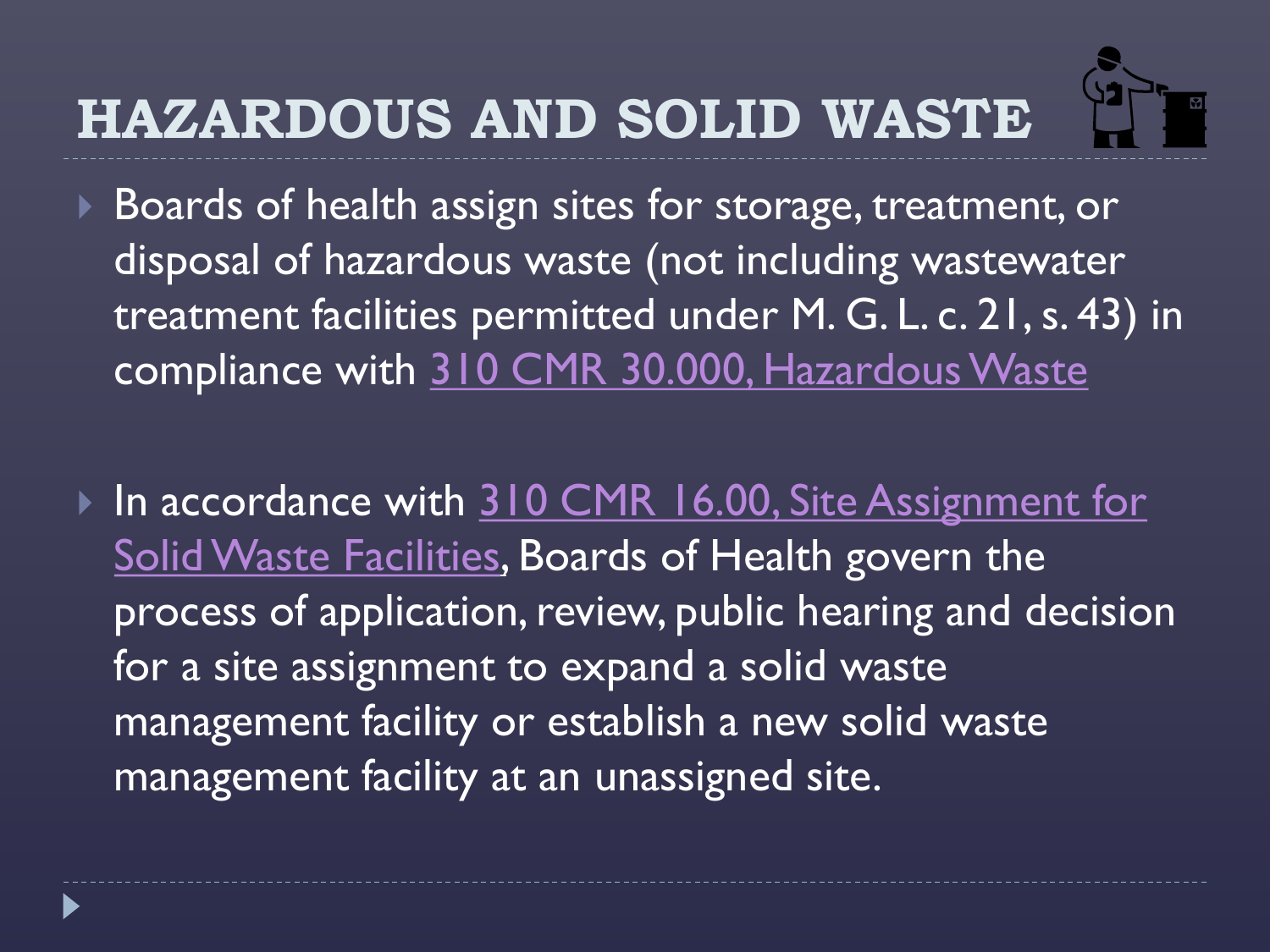## **AIR POLLUTION**



▶ Air Pollution Control Regulations, [310 CMR 7.00](http://www.mass.gov/dep/air/laws/regulati.htm) provide specific authority to local boards to enforce certain provisions. Some of the specific areas include: □ dust, odor, and construction and demolition (310 CMR 7.09); □noise (310 CMR 7.10); □ asbestos (310 CMR 7.15) □ outdoor wood boilers (310 CMR 7.26 (50)).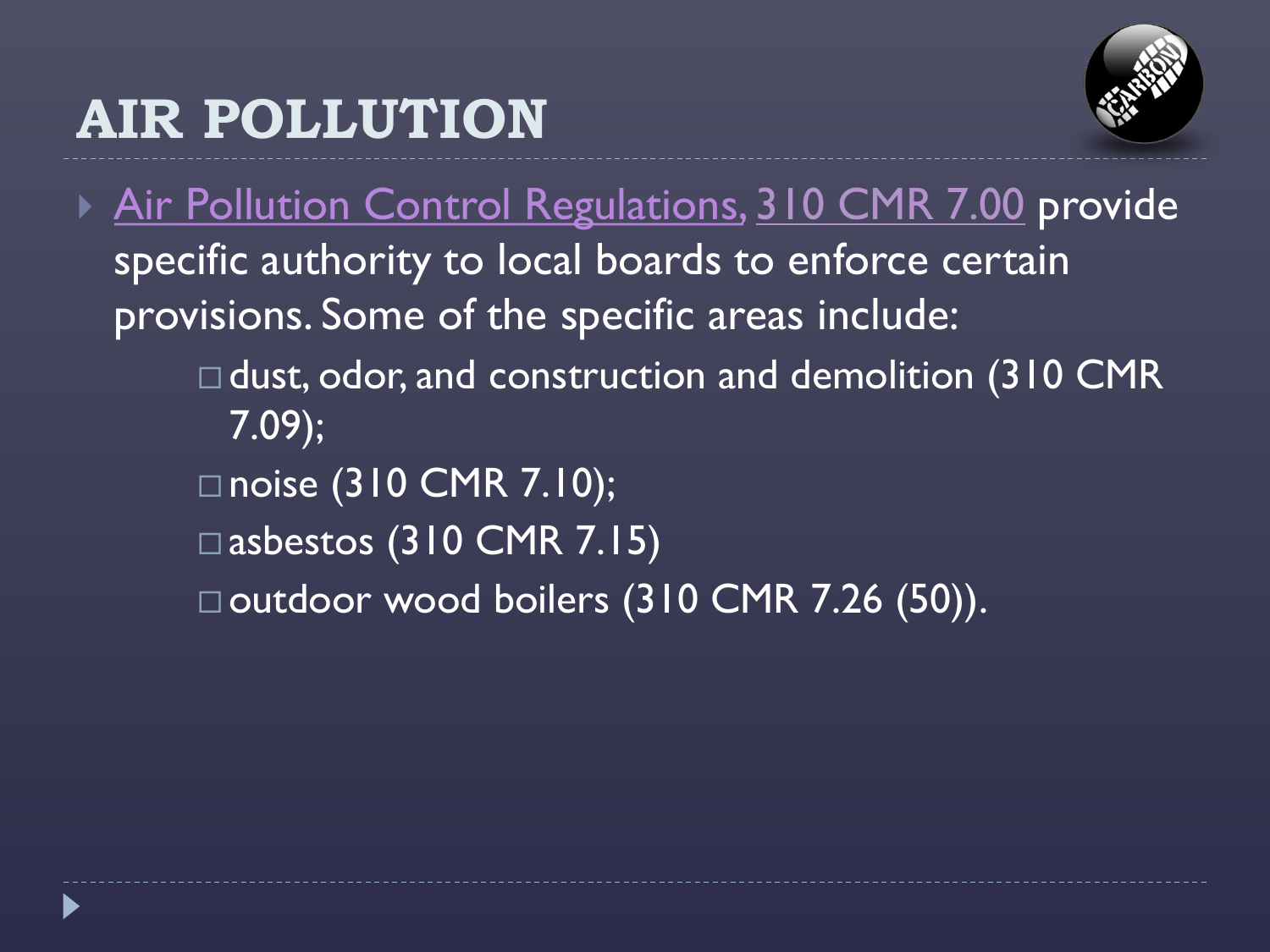#### **PESTICIDES**



- ▶ Protection of Children and Families from Harmful Pesticides, 333 CMR 14.00 requires local Boards of health to determine if an emergency waiver is warranted when requested by a school to allow the use a pesticide (in the school or on school property). To determine if an Emergency Waiver is warranted the Board considers:
	- $\Box$  (a) That the pest situation poses an immediate threat to human health; and
	- $\Box$  (b) That there is no viable alternative to the use of a pesticide.
- Boards work to control mosquito-borne diseases, such as West Nile Virus and Eastern Equine Encephalitis, in collaboration with local mosquito control districts, and in conjunction with the Department of Public Health and the Department of Agricultural Resources.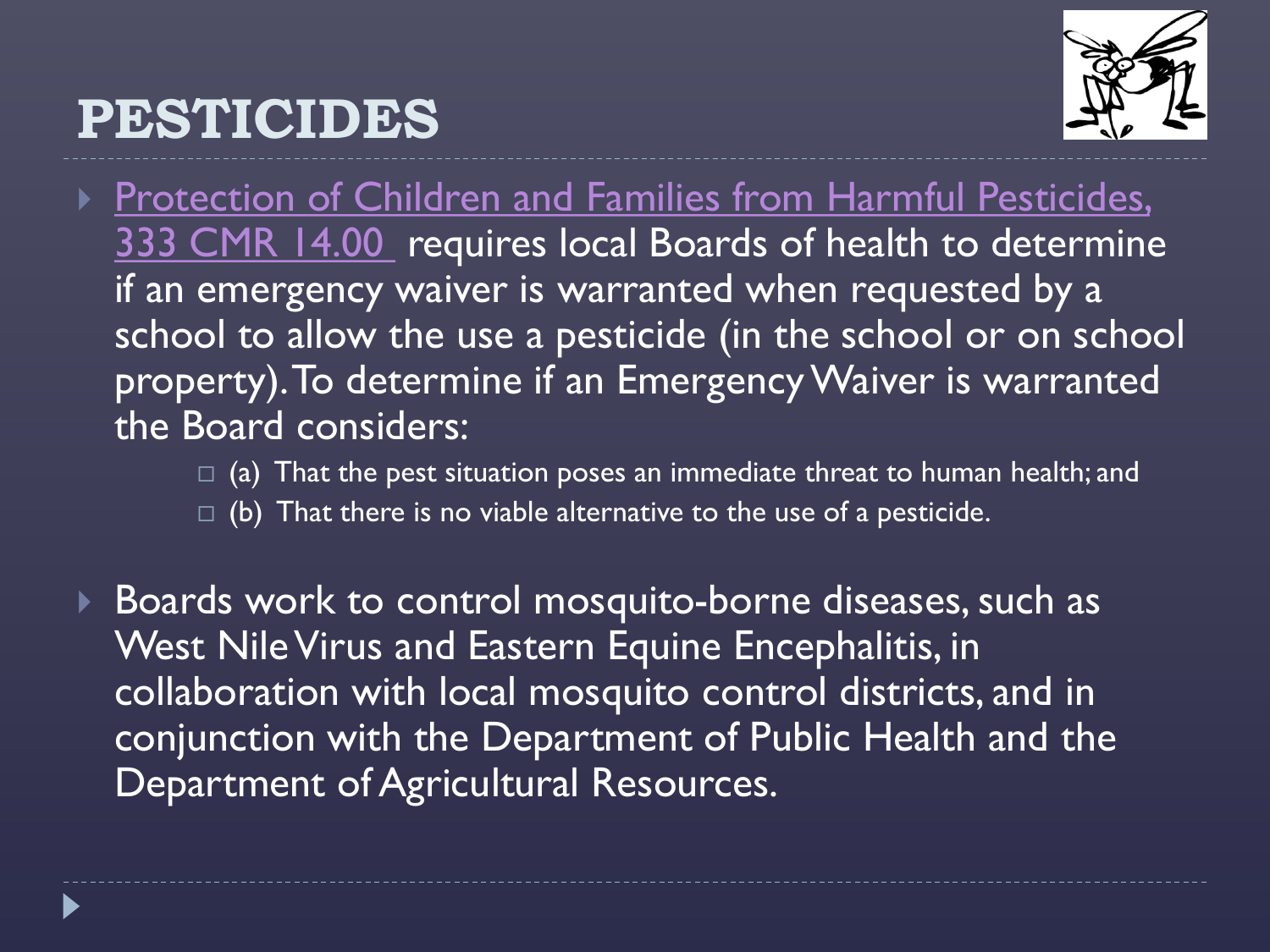## **MOSQUITO CONTROL**

- ▶ The Town of Ipswich is a member of the Northeast Massachusetts Mosquito Control and Wetlands Management District (NEMMC) which thirty-two subscribing municipalities.
- ▶ Their mosquito control and surveillance program runs from the middle of the spring until the beginning of the fall.
- ▶ NEMMC creates a Vector Management Plan (VMP) for the Mosquito Control District and a Best Management Practice Plan (BMP) for each of the municipalities within its District annually.
- **District control efforts focus primarily on adult mosquito** surveillance, virus testing and preemptive virus intervention strategies.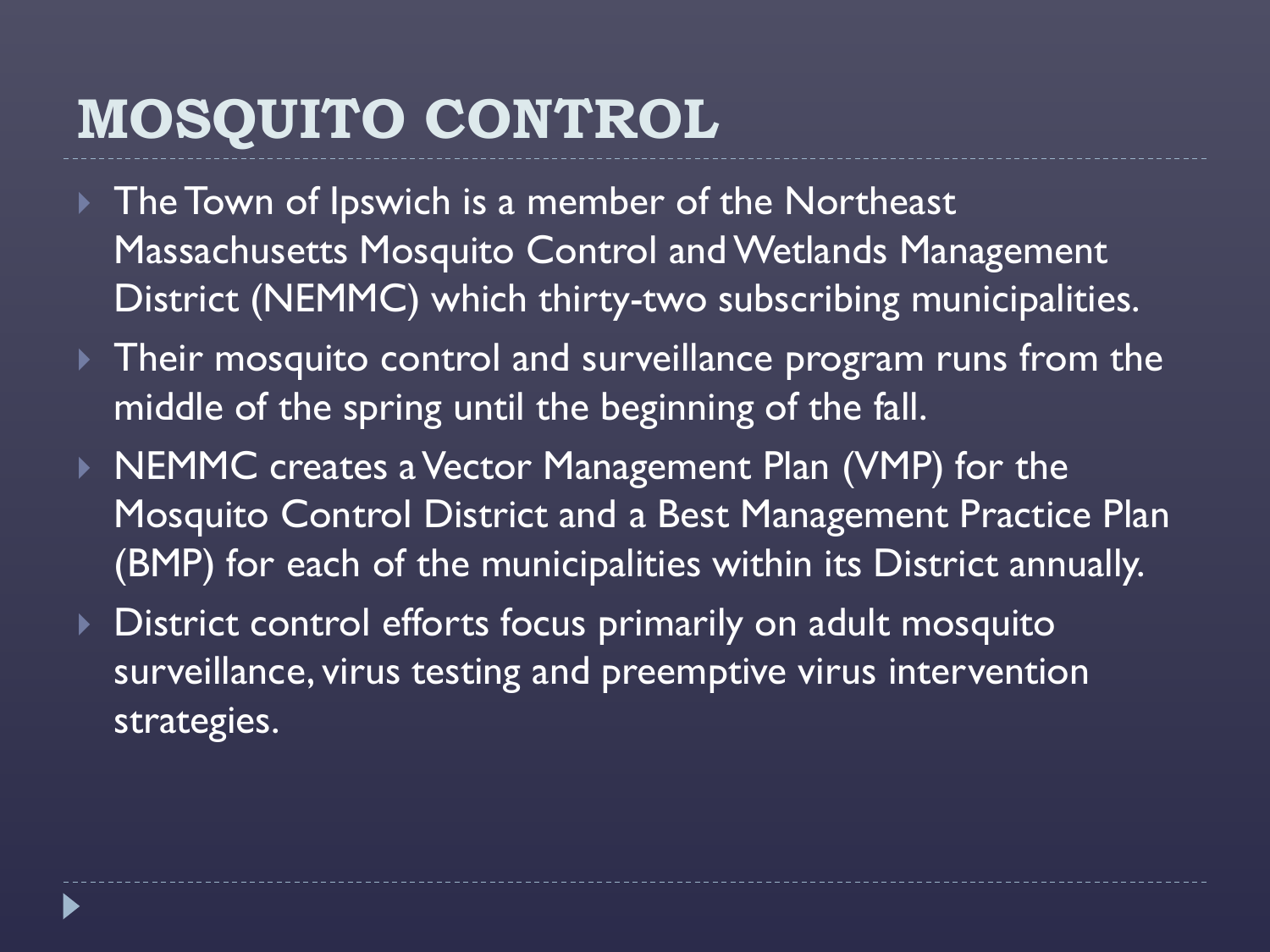## **MOSQUITO CONTROL**

- ▶ The Best Management Practice Plan for Ipswich is reviewed and approved by the Board of Health annually.
- ▶ Every year the control measures in Ipswich's Best Management Practice Plan include aerial salt marsh larviciding, catch basin treatment, inspections and adulticiding.
- **Larviciding: An insecticide is applied to shallow water to control** mosquitoes in their aquatic stages and prevent emergence as adult mosquitoes.
- **Catch Basin Treatment: An insecticide is applied to a catch basin,** storm water structure, etc. to control mosquitoes in there aquatic stages and prevent emergences as adult mosquitoes.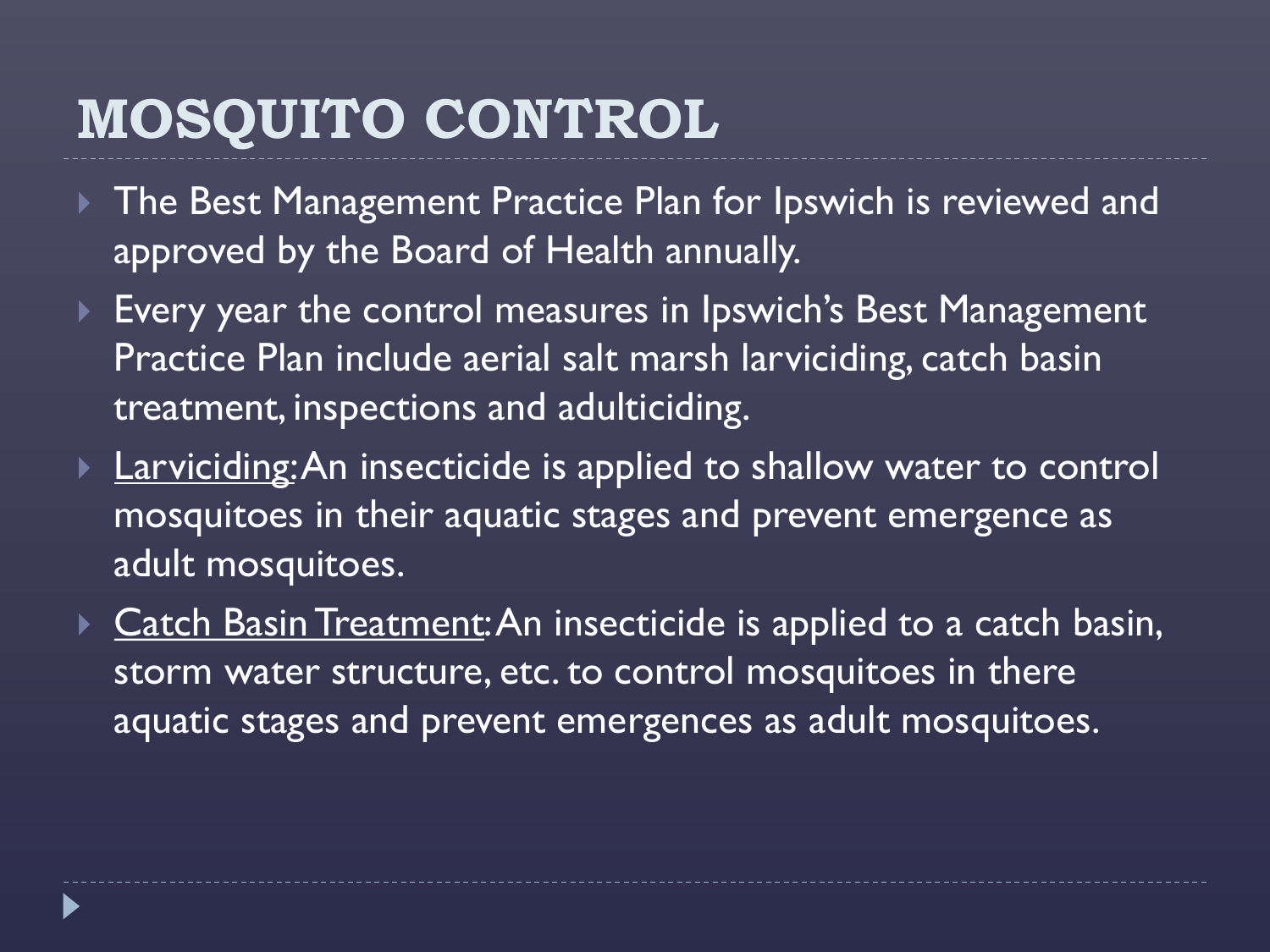## **MOSQUITO CONTROL**

- Inspections: A resident can contact the Public Health Office and provide information regarding their particular concern. NEMMC does a site visit to determine if there are natural or artificial mosquito breeding areas that can be treated.
- Adulticiding: An insecticide is applied to reduce adult mosquito populations. Adulticiding, or roadside spraying as it is commonly called, is accomplished by means of a pickup truck-mounted Ultra Low Volume (ULV) aerosol generator or sprayer. The ULV sprayer applies extremely low volumes of insecticides to large areas.
- Notifications regarding adulticiding will be disseminated via the town's notification system, Blackboard Connect, the town website, the Ipswich Chronicle and The Salem News.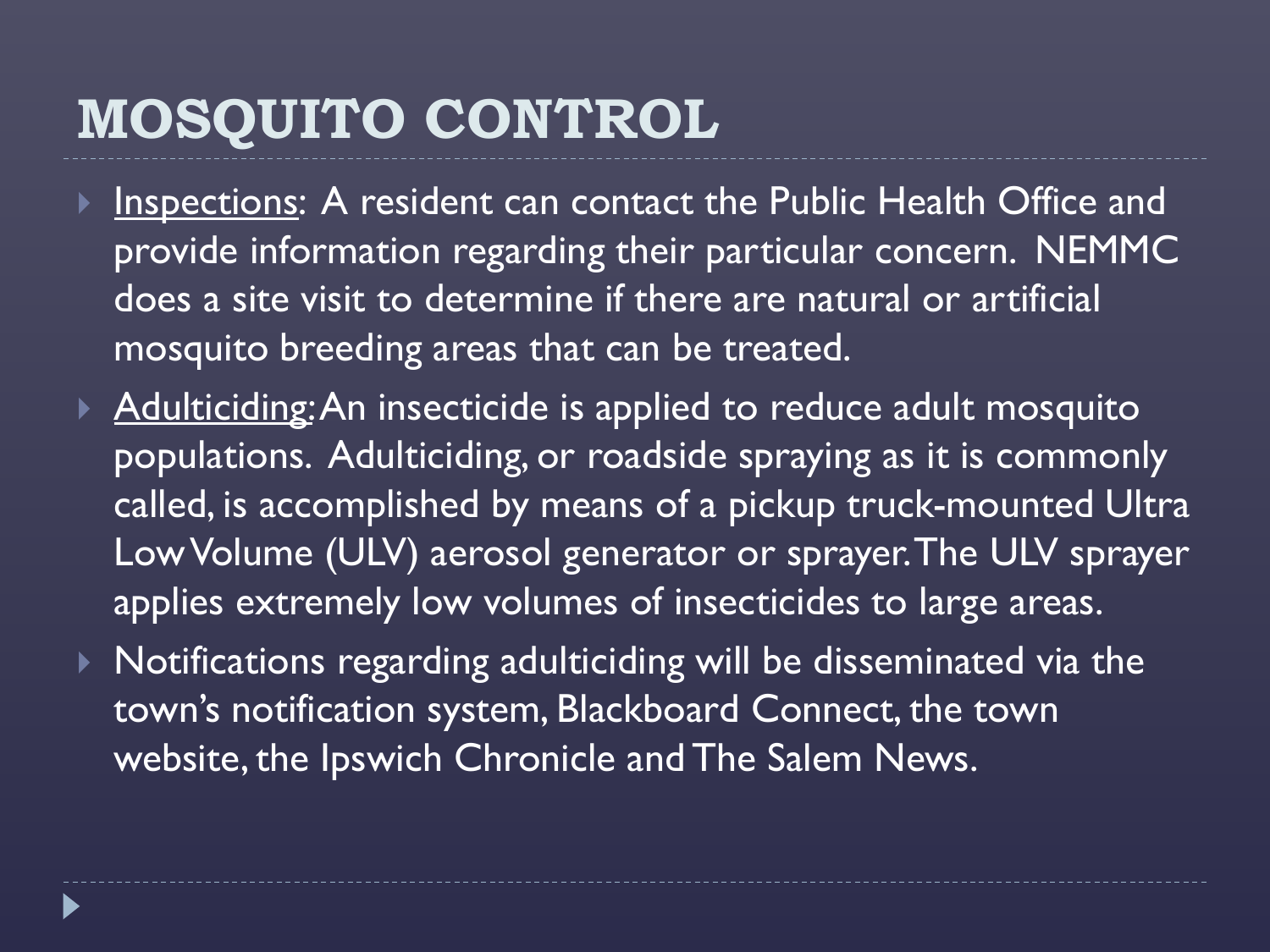## **NUISANCES, NOISOME & NOXIOUS TRADES**

- Boards of health are required to examine all nuisances, sources of filth and causes of sickness within the town. The Board shall destroy, prevent or remove nuisances and shall make regulations relative to nuisances.
- The board shall assign locations for noisome trades, such as a piggery, after a public hearing.
- ▶ A noxious trade is a slaughter house, melting or rendering establishment, or any other offensive trade or establishment. Anyone who wishes to run such an establishment must get the written consent of the board of health in the town where the building or premises are situated.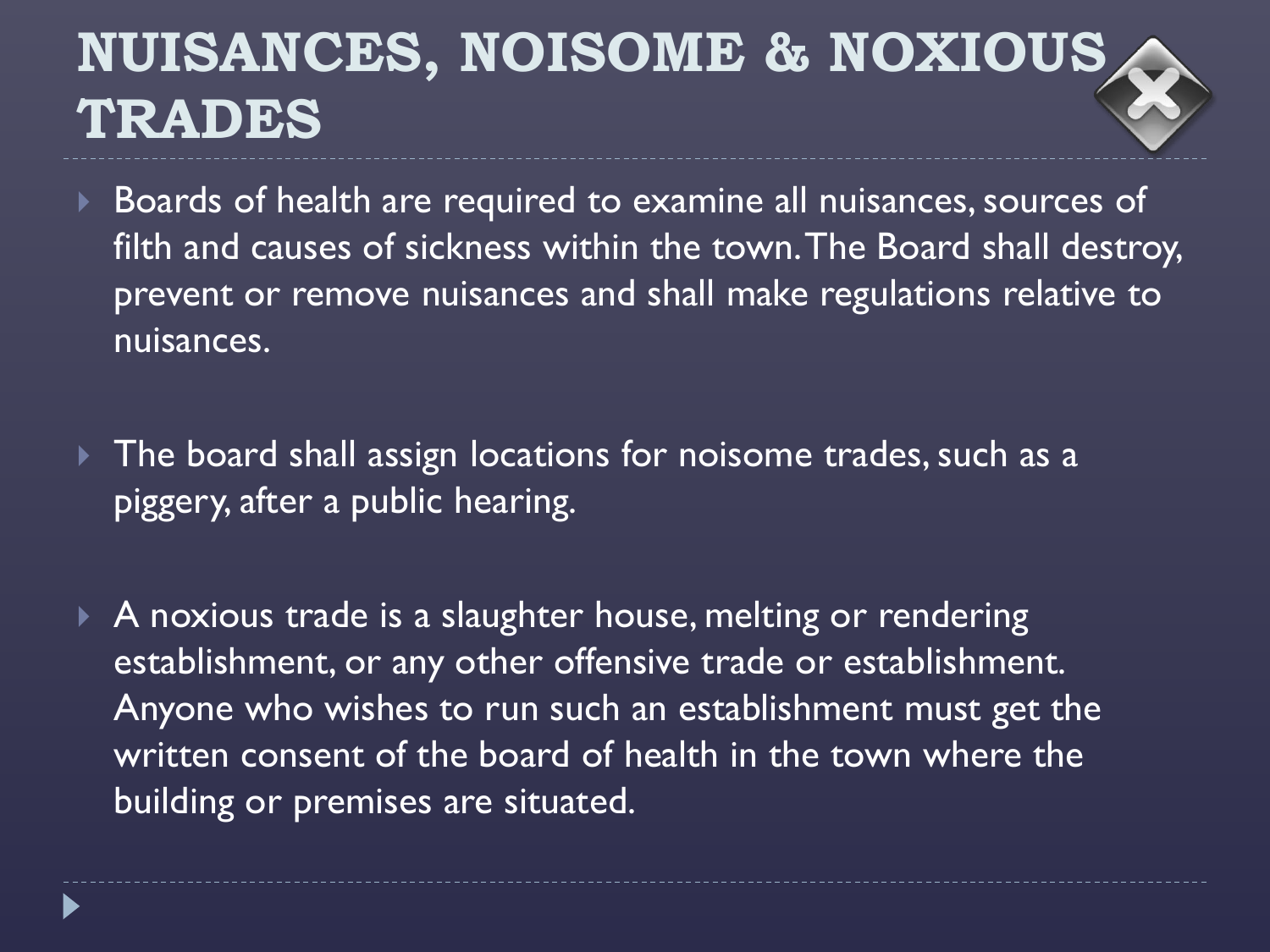#### **BEAVERS AND MUSKRATS**



 Boards may issue an emergency permit to immediately alleviate a threat to human health and safety from beaver or muskrat-related activity. The permit may authorize the use of traps to capture furbearing mammals, authorize dam breaching or allow for the installation of water flow devices. The emergency permit shall not exceed a period of ten days.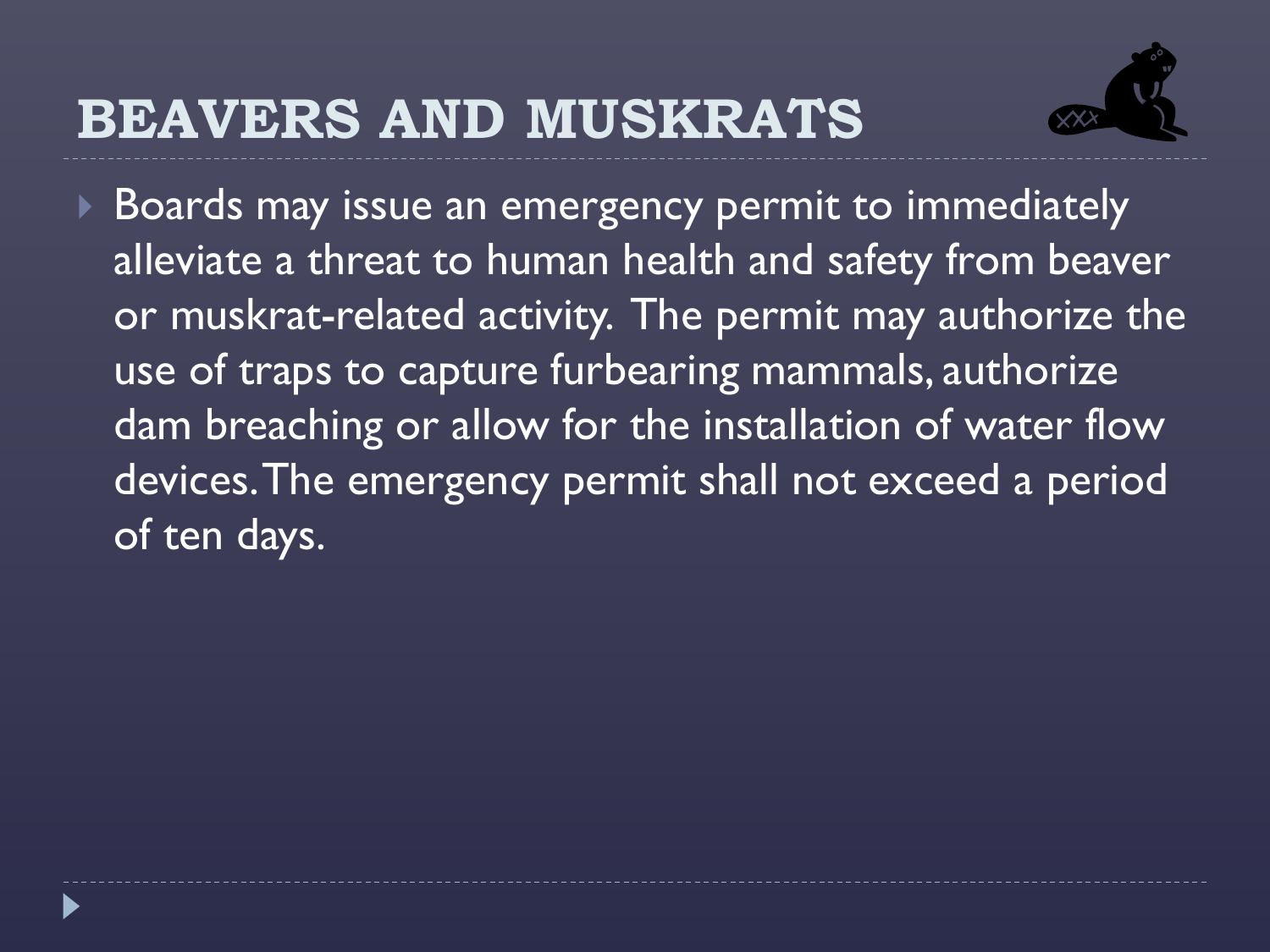## **SMOKING**



▶ Enforcement of the Smoke-Free Workplace Act is delegated mainly to local boards of health. Boards may receive complaints from the Department of Public Health that initiate investigations regarding the failure to comply with the Smoke Free Workplace Act. Enforcement may also occur through periodic inspections and locally received complaints. An annual report must be sent to the Commissioner of Public Health.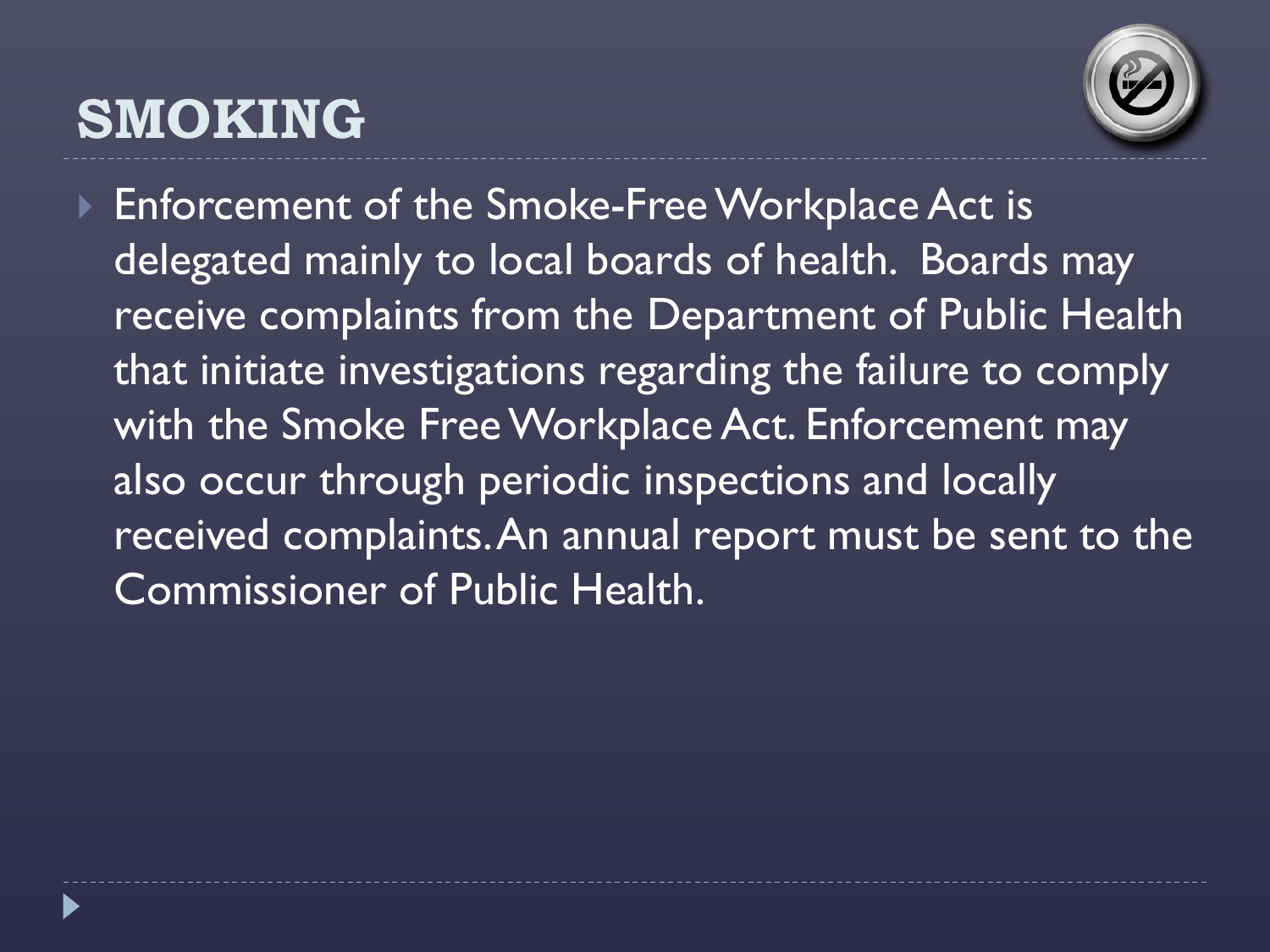

## **LOCAL HEALTH REGULATIONS**

- ▶ Boards of Health enforce all local health regulations promulgated pursuant to M.G.L. c. 111, s. 31.
- ▶ The Ipswich Board of Health has adopted regulations regarding the following:
	- food
	- $\square$  septic systems
	- $\Box$  tobacco
	- $\Box$  floor drains
	- $\square$  private wells
	- body art
	- □ recombinant DNA
	- $\Box$  outdoor hydronic heaters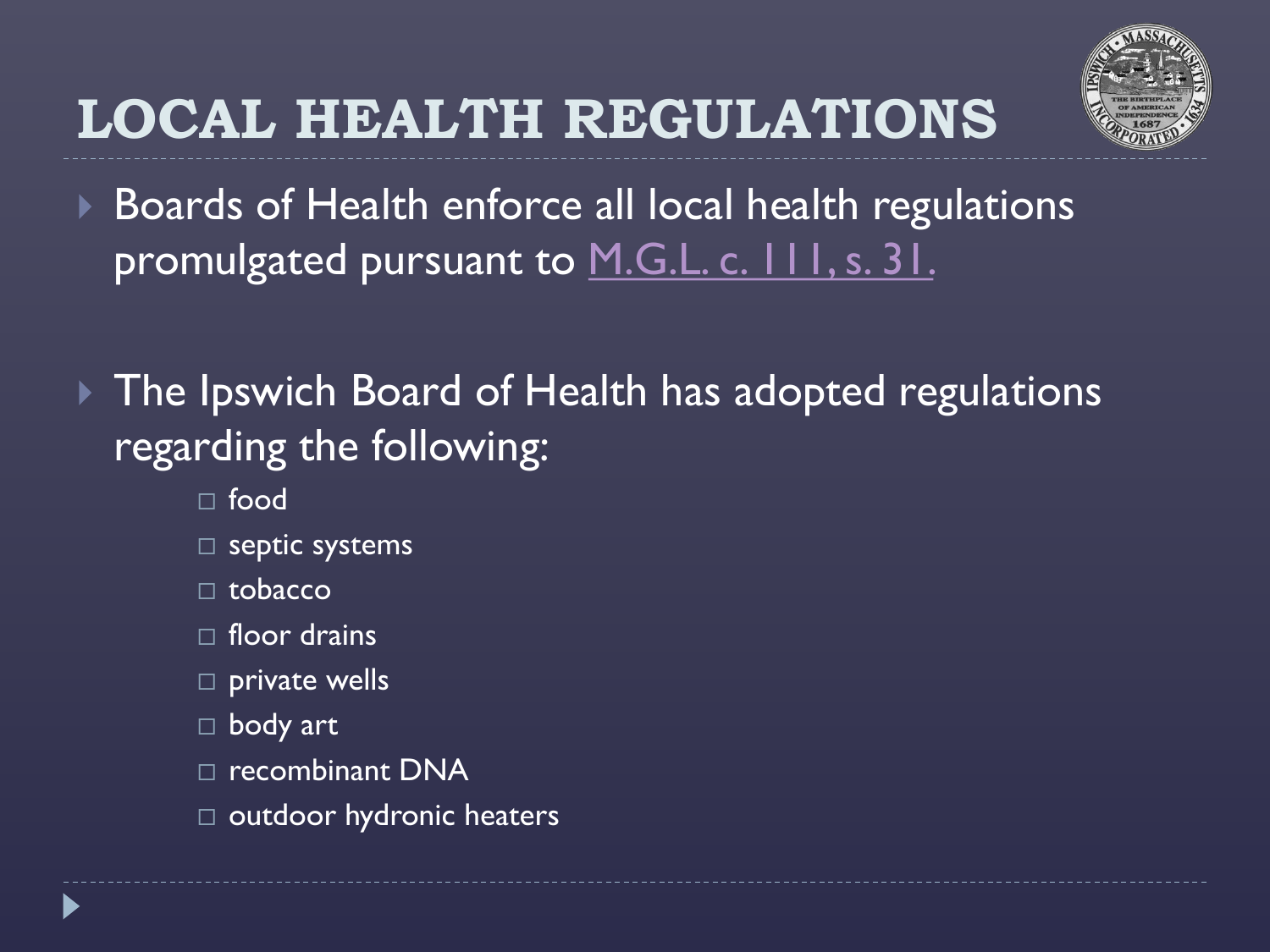# **DISEASE PREVENTION AND CONTROL**

- Health protection and disease control are important aspects of the duties and responsibilities of local boards of health. 105 CMR 300.000, Reportable Diseases, Surveillance, and Isolation and Quarantine Requirements is applied by Boards of Health. This regulation provides a list of diseases reportable to the Department of Public Health. Typically, through the Public Health Nurse, the Board investigates reports of contagious or infectious diseases received from physicians and hospitals and then submits written reports of disease investigations to the Department of Public Health. Without such data, disease trends cannot be accurately monitored and unusual occurrences of diseases (such as outbreaks) cannot be detected
- **Boards collect reports of food poisoning, which must be reported to the** Department of Public Health.
- Boards enforce the isolation and quarantine regulations found at  $105$  CMR 300.200. Boards may direct the isolation and quarantine of individuals, animals, and property relative to communicable disease and maintain isolation hospitals to prevent the spread of infection.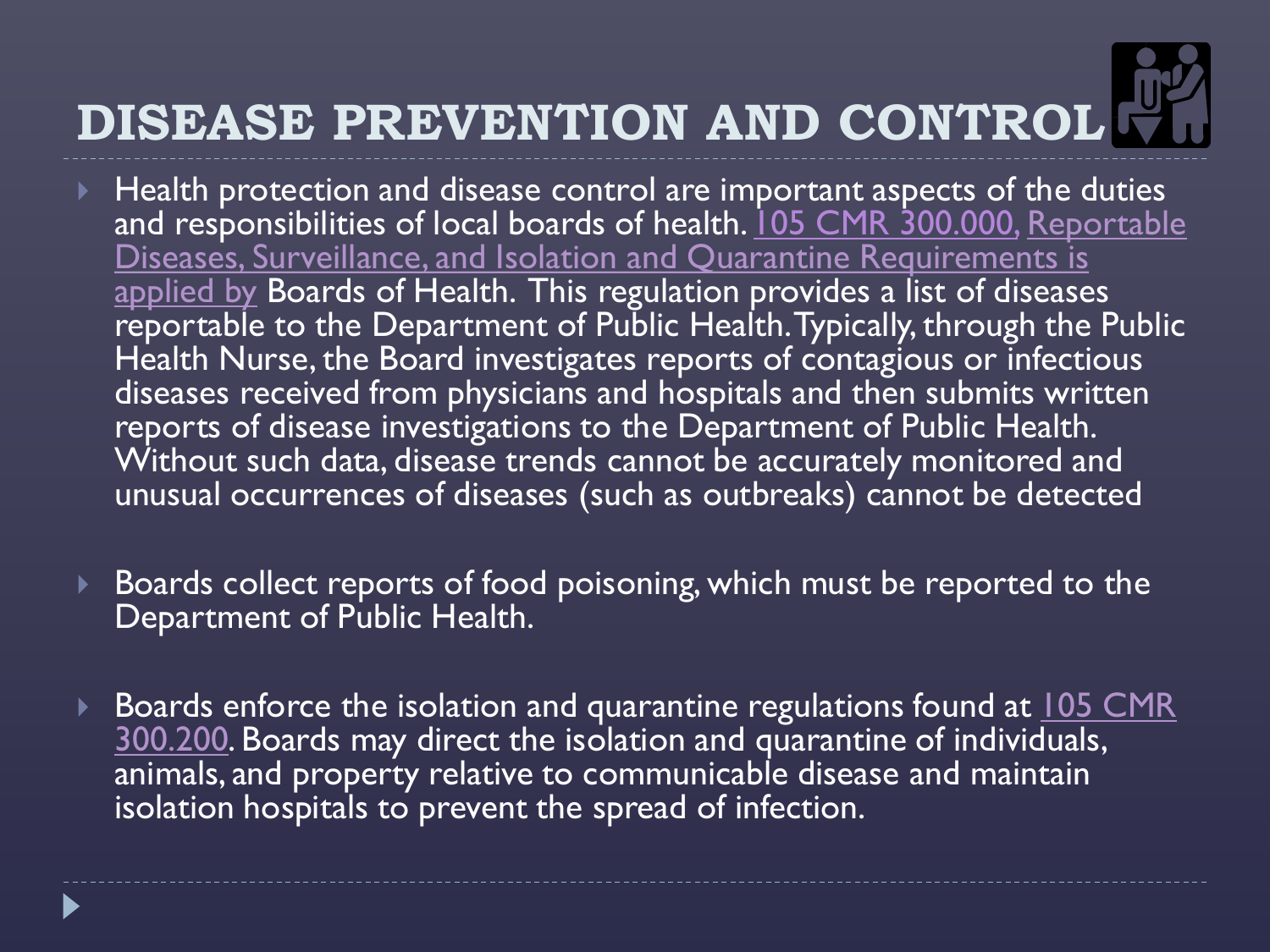# **DISEASE PREVENTION AND CONTROL**

- $\triangleright$  Outpatient nurse case management services must be provided by the Board to individuals with tuberculosis pursuant to [105 CMR](http://www.mass.gov/legis/laws/mgl/111-94a.htm) 365.000. Case management for Tuberculosis patients and their contacts requires home visits for assessment and follow-up. Administration of mantoux tests and collaboration with State Tuberculosis officials to control the spread of TB is also required.
- Annual Influenza vaccination clinics are provided for the general public.
- Boards of Health provide health-screening programs based on community need and maintain a network of community referral sources.
- Health education is also provided to the public on a wide variety of health issues, by developing and distributing written material, working with the media and participating in health fairs.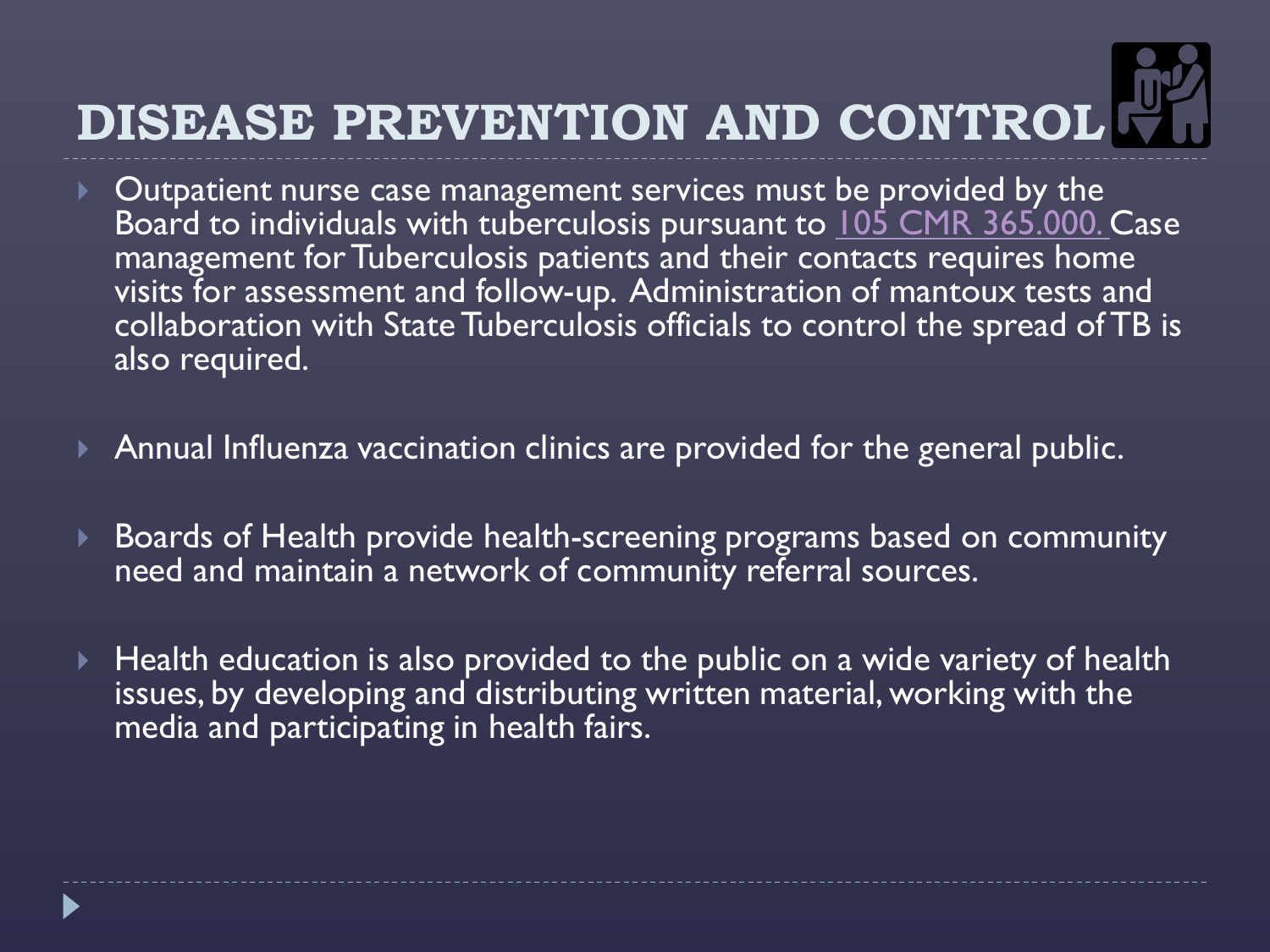

- ▶ Ipswich belongs to the Northeast Public Health Coalition, in the Massachusetts Department of Public Health Emergency Preparedness Region 3A. The members of this coalition agree to work collaboratively to enhance our communities' collective capacity to share resources and respond to public health threats and emergencies, including outbreaks of infectious diseases and terrorism.
- The Board of Health has created the Ipswich Board of Health's Emergency Management Plan as required by the Massachusetts Department of Public Health. The purpose of the plan is to document and establish actions taken by the Ipswich Board of Health to reduce the vulnerability of town residents to a pandemic or a terrorism incident. The plan is a supplement to the Town's Comprehensive Emergency Management Plan.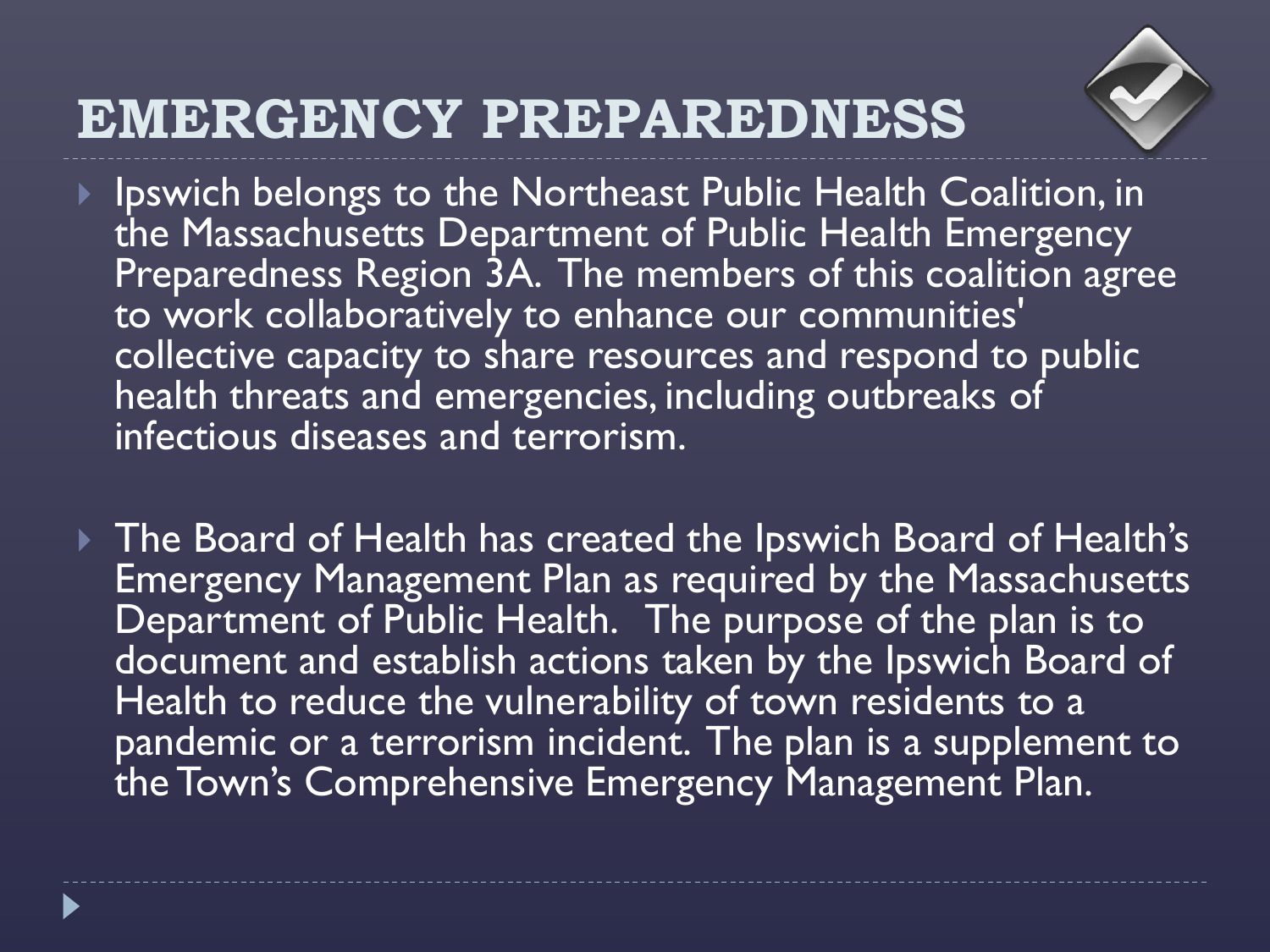

 **Ipswich Board of Health's Emergency Management Plan**

The Ipswich Board of Health's Emergency Management Plan is made up of 4 separate plans.

- Emergency Dispensing Site Plan
- Pandemic Influenza Plan
- ▶ Individuals Requiring Additional Assistance Plan and
- Risk Communication Plan.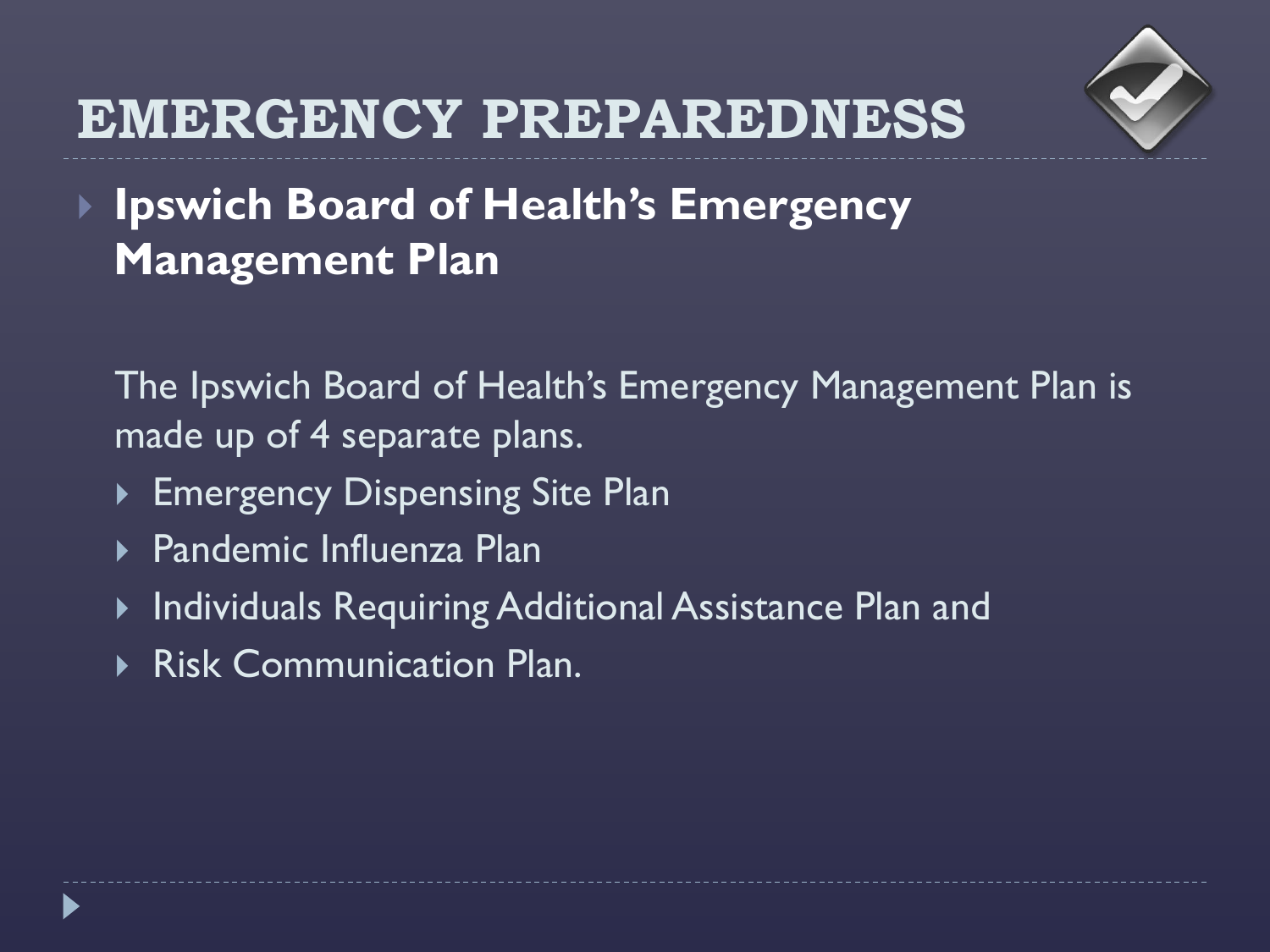

**The Emergency Dispensing Site Plan**

- The plan outlines how the Board of Health will distribute targeted or mass prophylaxis (vaccines or antibiotics) to the community to minimize the spread of disease and protect the public.
- ▶ Dispensing antibiotics or vaccinating 100% of population within 24 hours is the goal.
- **Each community will determine number, location, and hours of** operation for each EDS.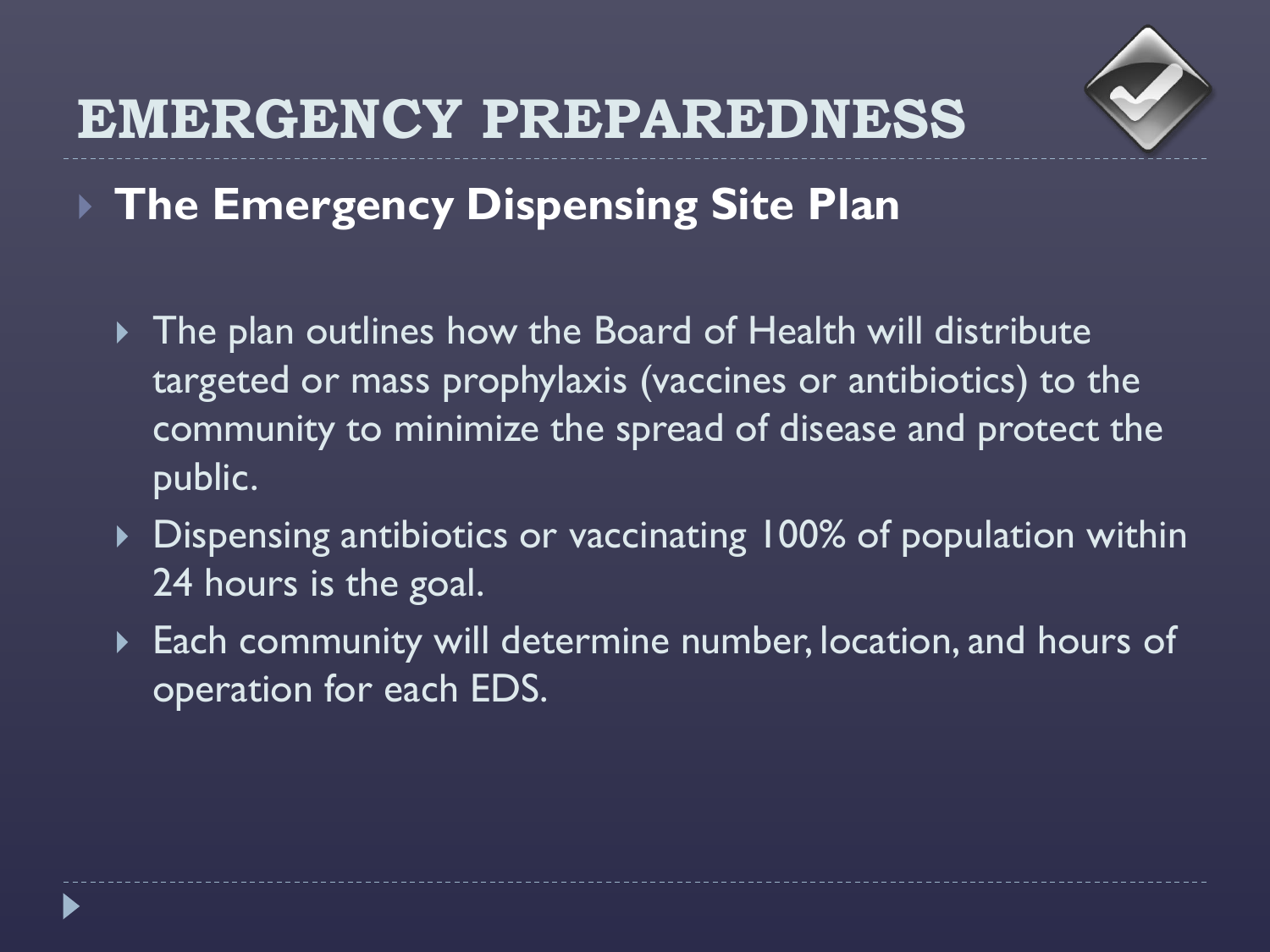

**The Pandemic Influenza Plan**

Provides guidance to local partners regarding detection, response and recovery from an influenza pandemic. For example, boards work with local schools and daycares for influenza-like illness surveillance and implement in the community social distancing policies (including cancellation of schools, social gatherings such as plays or community activities, faith-based gatherings, movie going etc.) when pre-defined thresholds are met or when advised by the Massachusetts Department of Public Health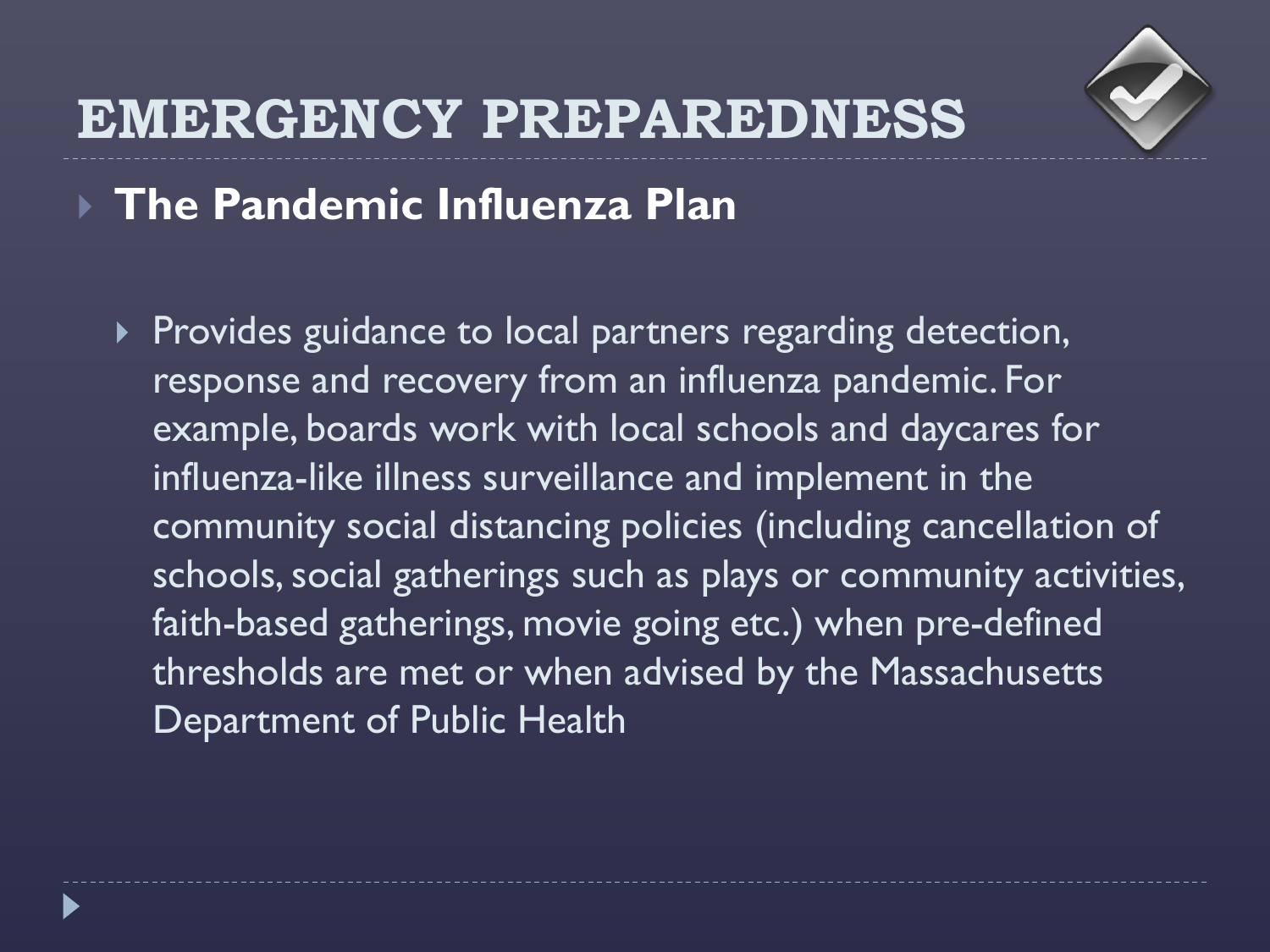

- **The Individuals Requiring Additional Assistance Plan**
	- $\blacktriangleright$  Identifies individuals or groups that may require additional assistance during an emergency. Individuals Requiring Additional Assistance are in two major groups; the Demographic Group and the Health Conditions Group*.*
	- **The Demographic Group** includes racial minorities; ethnic minorities; populations with distinct cultural or linguistic needs; elders; children; refugees and immigrants; institutionalized individuals, etc.
	- The Health Conditions Group includes individuals or populations with physical disabilities or other functional health impairments and may include persons who are deaf or hard of hearing; visually impaired; confined to a wheelchair; homebound; or have a mental health and/or substance abuse conditions, etc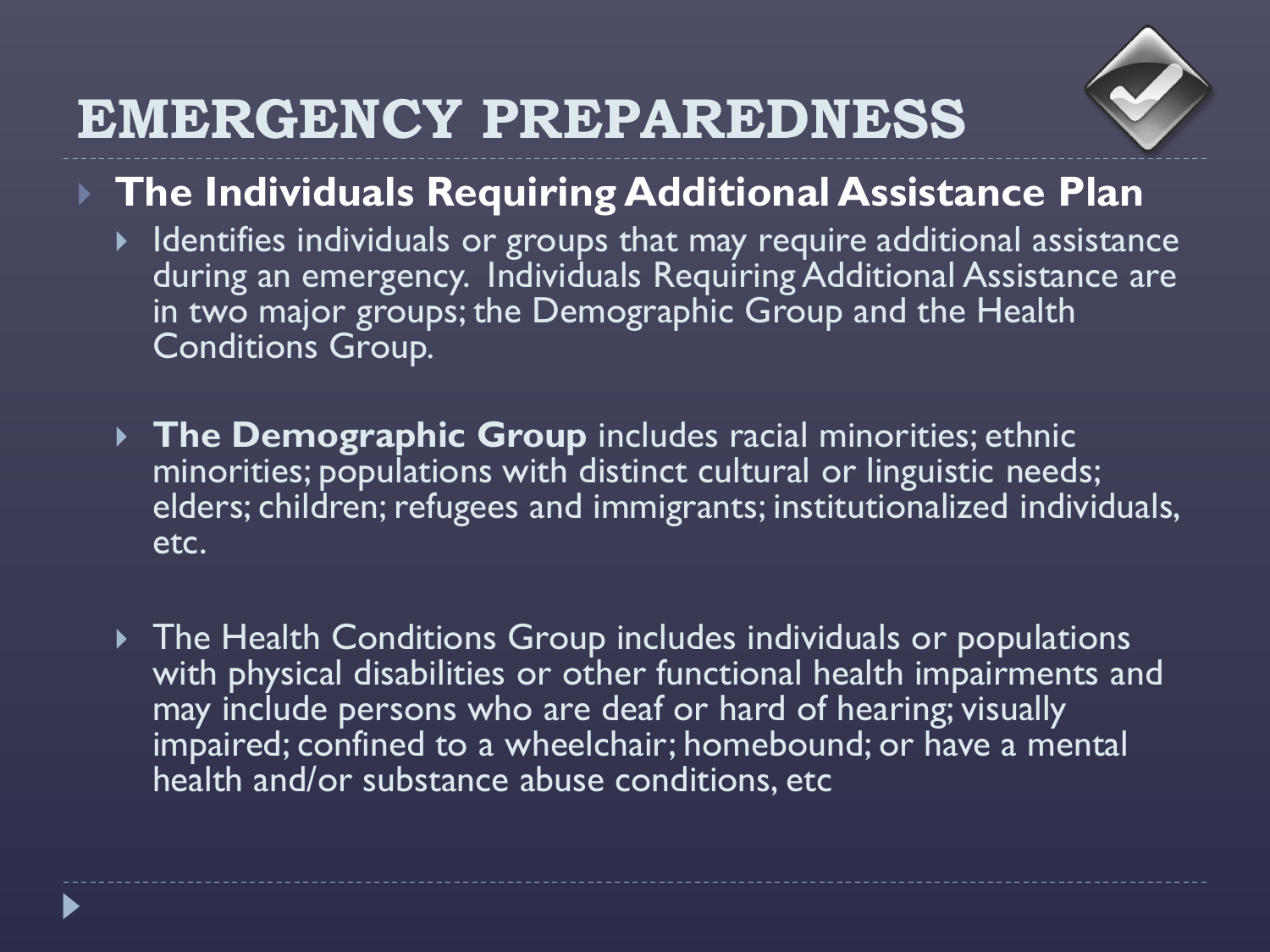

#### **The Risk Communication Plan**

If Is an all-incidents plan that may be used to respond to any type of public health emergency. The plan provides systematic directions for developing messages, and delivering messages in an organized fashion to a variety of partners and audiences. It includes public health alerts, disease or vaccine fact sheets, warnings, and public information.